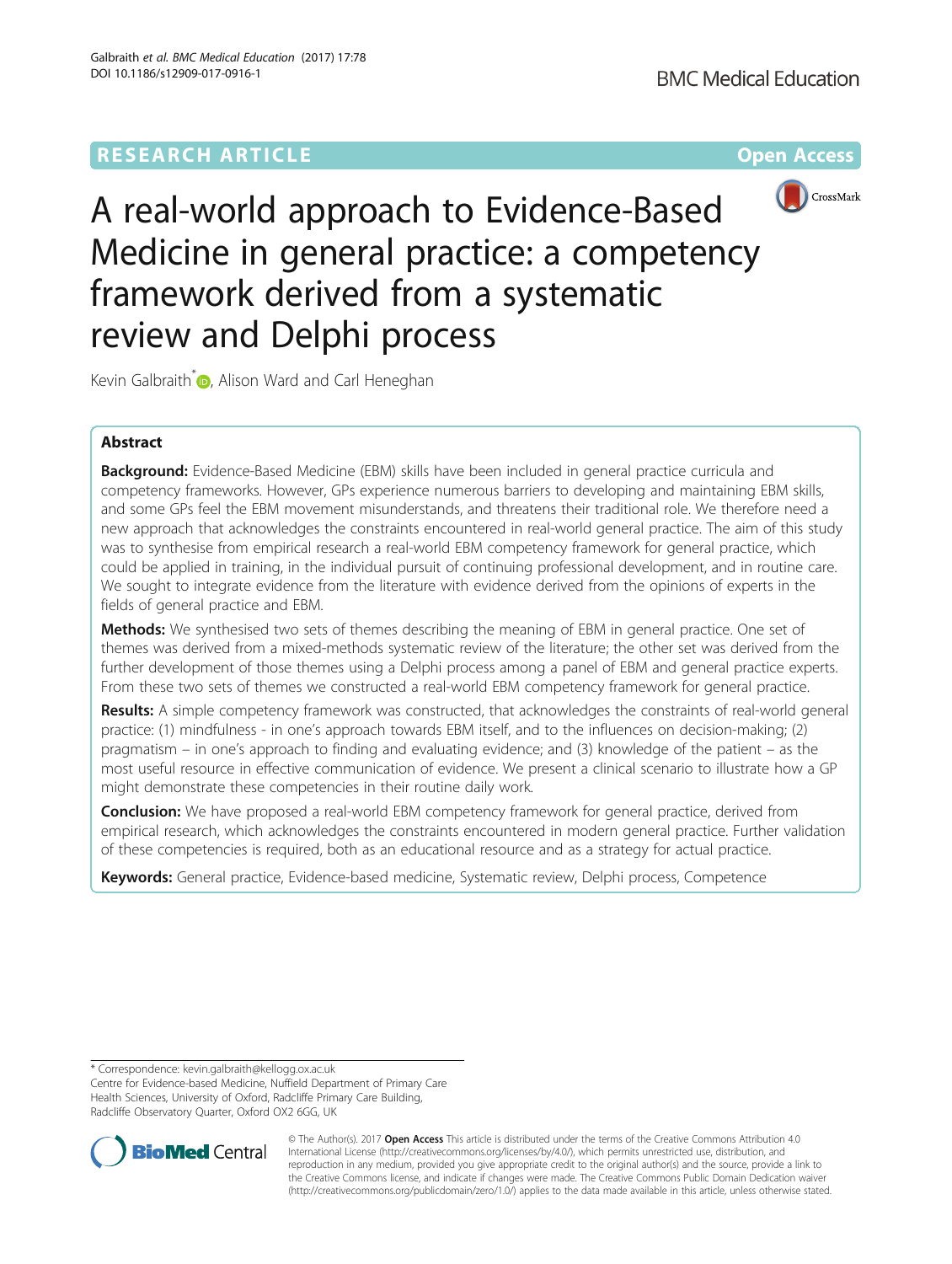### Background

Evidence-Based Medicine (EBM) has become established as a prominent paradigm in the field of healthcare, [\[1](#page-13-0)] and is defined as 'the conscientious, judicious and explicit use of current best evidence in making decisions about the care of individual patients' [[2\]](#page-13-0). In 1992, a fivestep model for EBM was first proposed, [\[1](#page-13-0)] and in 2005 a core curriculum for the teaching and practice of EBM was outlined [[3\]](#page-13-0):

- 1. Translation of uncertainty to an answerable question
- 2. Systematic retrieval of best evidence available
- 3. Critical appraisal of evidence for validity, clinical relevance, and applicability
- 4. Application of results in practice
- 5. Evaluation of performance

These five sequential steps are included in several general practice curricula, such as those published by the Royal College of General Practitioners (RCGP) in the UK, [\[4](#page-13-0)] and the Royal Australian College of General Practitioners (RACGP); [\[5](#page-13-0)] and most are included in the competency frameworks published by the Accreditation Council for Graduate Medical Education for Family Medicine in the U.S., [[6\]](#page-13-0) and the College of Family Physicians of Canada [[7\]](#page-13-0). However, there is a body of opinion amongst GPs that these steps fail to take into account the complexities of primary care [[8\]](#page-13-0). As an example, several surveys exploring GPs' views on the most appropriate EBM strategy in general practice reported that the use of pre-appraised secondary sources of evidence was preferred over searching (step 2) and appraising evidence themselves (step 3) [\[9](#page-13-0)–[11\]](#page-13-0). GPs have also described a number of barriers to use of evidence, such as time constraints, [\[9](#page-13-0)–[15\]](#page-13-0) patients' expectations [[9](#page-13-0)–[14](#page-13-0)] and insufficient evidence relevant to general practice [[9](#page-13-0)–[11, 13, 14, 16\]](#page-13-0). None of the competency frameworks or curricula mentioned here make any explicit acknowledgement of these time and workload barriers. To do so might be inappropriate given their application in clinical governance. However, GPs might arguably become more engaged with evidence if future development of competency frameworks are more relevant to practice, and acknowledge the constraints encountered in the real world. The aim of this study was therefore to generate a simple and elegant competency framework that could guide EBM learning in general practice, and equip individual GPs with a feasible approach to EBM in their routine work.

#### Methods

We identified empirical research, published in English between 1991 (when EBM first appeared in the literature [[17\]](#page-13-0)) and August 2011, reporting on general or family practitioners, and on competence relating to EBM as an overarching approach to patient care. Beyond the scope of this review were studies that addressed specific elements of EBM or a specific clinical topic, and studies evaluating educational interventions. We searched the following databases: MEDLINE, Embase, Cochrane Central Register of Controlled Trials, ERIC, Australian Education Index, British Education Index, HMIC, PsychINFO, Science Citation Index and Social Science Citation Index. Search terms comprised 'general practitioner,' 'evidence-based practice,' 'competence' and all the variations and synonyms of theses terms that could be gleaned from the Oxford Dictionary & Thesaurus, [[18](#page-13-0)] and from an initial scoping of known key studies in this area. Relevant articles were selected initially by examination of the title and abstract, and then by scrutiny of their full text. The reference list of each included article was hand-searched for additional relevant articles. The quality of included studies was assessed using a combination of frameworks as described by van Dijk et al.: [[19](#page-13-0)] for quantitative studies, a modified version of the Strengthening the Reporting of Observational Studies in Epidemiology (STROBE) statement [[20](#page-13-0)] was used, and for qualitative studies, a modification of criteria proposed by Giacomini and Cook [[21, 22\]](#page-13-0). Studies were categorised as high/moderate/low quality according to the number of criteria fulfilled. As a result of resource limitations, only one reviewer made decisions on the selection of relevant studies, assessment of quality and extraction of data. We did not include data pertaining to GPs that were not distinct from other professional groups. Following the method of Pedersen et al., [\[23\]](#page-13-0) we organised quantitative outcome data under descriptive headings, to facilitate later synthesis with qualitative data. We extracted qualitative data from text labelled 'results' or 'findings.' One reviewer synthesised qualitative data using 'thematic synthesis,' [[24](#page-13-0)] and coded data using QRS NVivo, version 10. Codes with similar meanings were grouped into descriptive themes. Having described the data, we progressed to an analytic phase: for each descriptive theme, the question was posed: 'How does this address the research question: 'what themes underpin the meaning of EBM competence in general practice?' This resulted in a series of statements such as 'GPs are reluctant to challenge expert opinion.' The statements were themselves organised into a set of overarching 'analytic' themes. We organised quantitative survey outcome data under descriptive headings. Outcomes were synthesised with qualitative data if they were derived from surveys with low or moderate risk of bias, and either consistent across several surveys, or from a single survey with external validity. Each analytic theme derived from the qualitative synthesis was matched with quantitative survey outcome data under relevant descriptive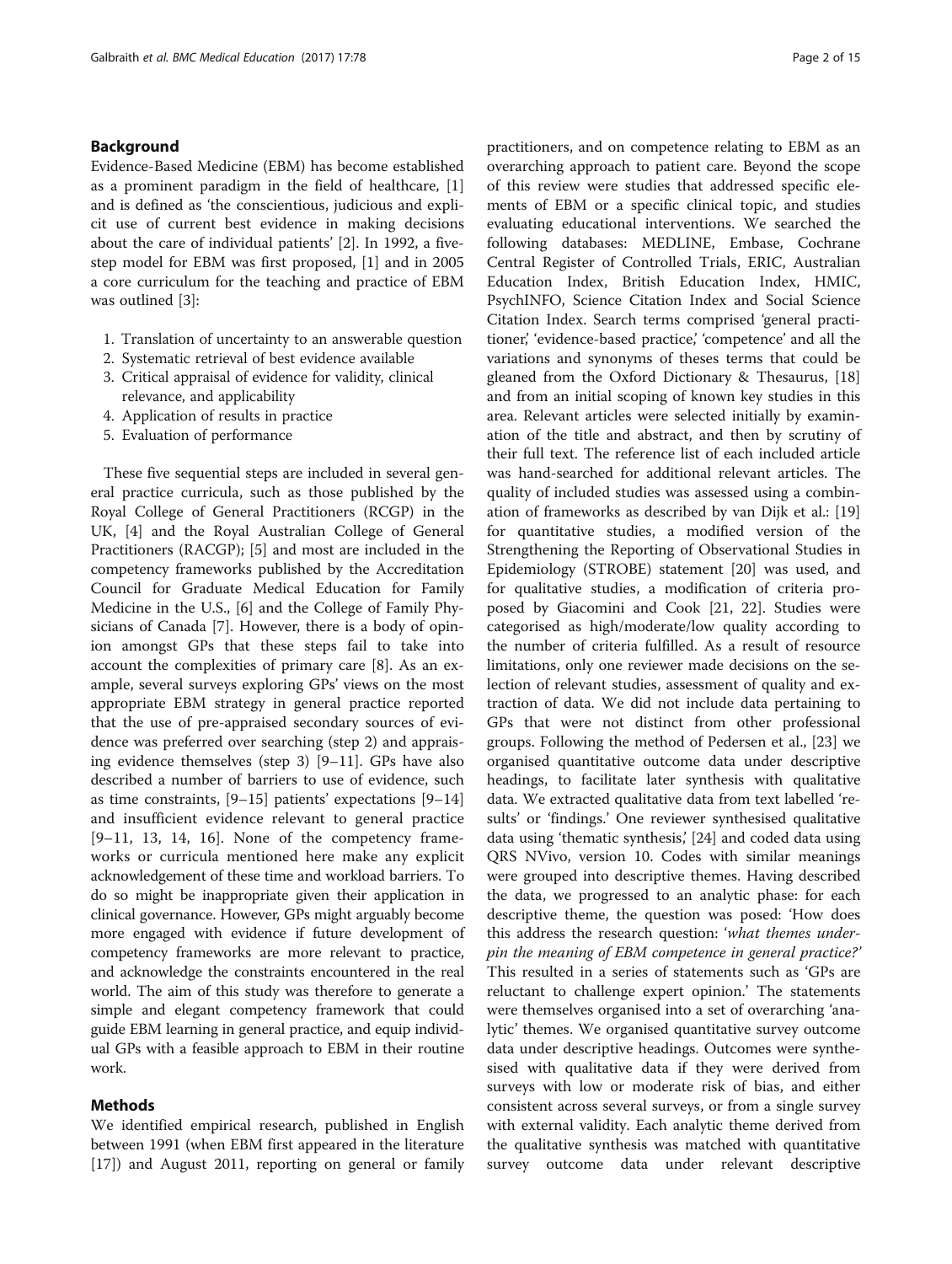headings. This allowed triangulation of analytic themes with survey data, and provided additional useful insights to several of the analytic themes. We carried out sensitivity analyses to test the effect of including and excluding studies of poorer quality, using to the method described by Thomas and Harden: first we reviewed the quality of studies contributing data to each of the analytic themes derived from the qualitative synthesis; then for each analytic theme, a decision was made regarding the extent to which it depended upon data from less robust studies [\[24](#page-13-0)]. Themes were mapped to the core principles of adult learning theory [[25\]](#page-13-0) to generate a preliminary competency framework, which could serve as a 'straw model' for experts to work on in the next stage of the study. A two-round Delphi process was conducted among a panel of ten experts in general practice and EBM (one of whom was the primary investigator). Half of the panelists were experienced full time general practitioners, and half were academic clinicians with experience in general practice, medical education and relevant EBM research. A decision committee convened after each round to collate findings. The committee comprised the principal investigator, and three members of the academic staff of the Department of Primary Care Health Sciences at the University of Oxford, one of whom was a member of the expert panel. In Round 1, the preliminary competency framework ('straw model') was rated by panelists for importance, achievability and demonstrability. In Round 2, a revised framework was rated, and component competencies were ranked across the same dimensions of importance, achievability and demonstrability. Concordance of rankings between panelists was estimated by Kendall's W (coefficient of concordance). Free-text comments were invited in each round. Changes in mean overall score and standard deviation were calculated for each competency, between Round 1 and Round 2. A consensus framework was generated in light of the data from both rounds. This, and the free-text comments were treated as qualitative data and analysed thematically by one reviewer, using the methods described for the systematic review. The credibility of emergent themes was checked against quantitative findings. Finally, these emergent themes were synthesised with the themes derived from the initial mixed-methods systematic review. This generated a final framework of three competencies for use in GP training and continuing professional development, and that could be used as an approach to EBM in routine practice.

#### Results

The systematic review yielded 3444 articles, of which 38 were considered suitable for inclusion (Fig. [1](#page-3-0)). These comprised 14 quantitative studies (all cross-sectional surveys); 21 qualitative studies; and three studies of mixed methods (Additional file [1\)](#page-12-0). Among the qualitative methods, the most commonly applied were interviews (14 studies) and focus groups (eight studies); only one study used direct observation of GPs at work. Publication dates ranged between 1995 and 2009. Most of the studies (22) were conducted in UK. Five were conducted in Australia, three in Canada, two in US and one in Jordan, Turkey, Spain,

Belgium, Sweden and Germany. The 38 included studies comprised a combined sum of over 3500 GP participants (Table [1](#page-4-0)). The most widely reported characteristic was sex distribution, with 65% male and 35% female across 25 studies reporting these data specifically for GPs. The mean age across only eight studies that included specific GP data was 44.4 years (95% CI 42.3 to 46.4). The proportion aged below 40 was 37% (combined data from only 6 studies). 33% worked part-time (combined data from nine studies); and 73% worked in group practices (combined data from 11 studies).

#### Quality of included studies

Most of the studies  $(N = 31)$  were considered to be of moderate quality (Table [2](#page-5-0)). Four studies met all the quality criteria and were therefore regarded as high quality. Two were surveys (one in UK, [[10\]](#page-13-0) and the other in Jordan [\[13](#page-13-0)]), using the same validated, self-administered questionnaire to investigate EBM knowledge, skills, attitudes and behaviour among GPs. The other two were qualitative studies: a focus group conducted among Belgian GPs, which investigated barriers to EBM; [\[26](#page-13-0)] and a Canadian interview study investigating EBM attitudes and experience, and decision making [\[27](#page-13-0)]. Three studies met fewer than half the criteria and were considered to be of low quality. Among the surveys, the most common methodological problems were a failure to explore reasons for non-participation and losses to follow-up, and an inadequate description of the design and quality of the survey instrument. Among the qualitative studies, the most common problems were found in analysis of data, specifically: a failure to iterate data collection to the point at which no further new findings arose ('saturation'); and a failure to consolidate the credibility of findings by triangulating several different methods of data collection.

### Themes derived from the mixed-methods systematic review

From the synthesis of qualitative studies, we identified seven literature-derived themes that address EBM competence in a general practitioner: (1) attitude towards EBM; (2) major influences on decision making; (3) use of pre-appraised sources of evidence; (4) integration of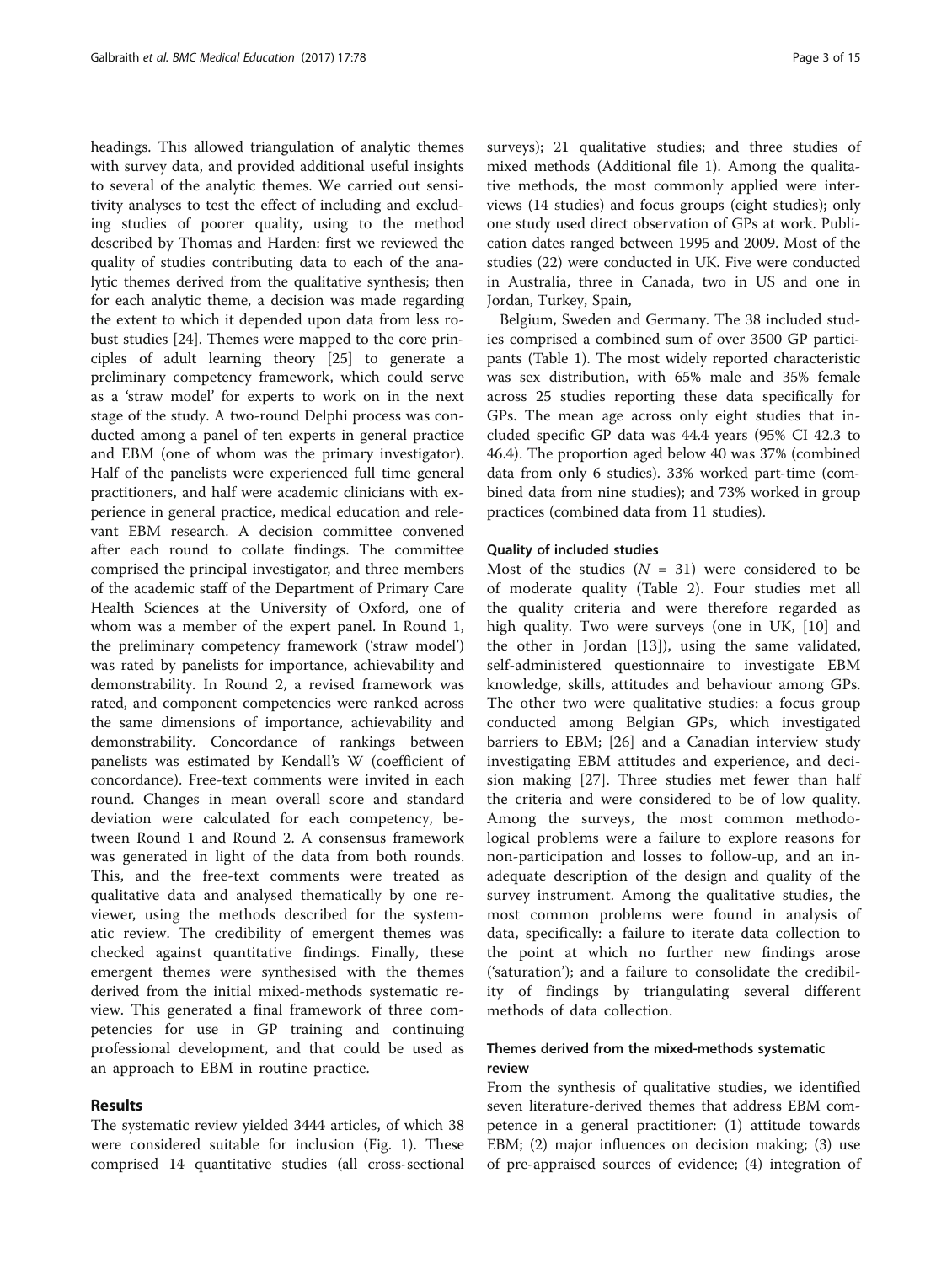<span id="page-3-0"></span>

evidence and clinical expertise; (5) communication skills; (6) skill in searching for primary sources of best evidence; and (7) skill in critical appraisal of evidence. The findings relating to each theme are described in more detail below.

### Attitude towards EBM

There was a widespread perception that EBM fails to acknowledge the complexity and constraints of general practice: 'One sees it at times as dogma... what I mean is that not all patients are the same and many times you are in front of a patient that EBM says has this or that, and you don't see it' [\[28](#page-13-0)]. This was evident from 19 qualitative studies [\[8, 11](#page-13-0), [26](#page-13-0)–[42](#page-13-0)]. Four surveys indicated that a minority of GPs (range 11% to 42%) perceived EBM to be of limited value in primary care, [\[9](#page-13-0), [13](#page-13-0), [14](#page-13-0), [43\]](#page-13-0) although these and four additional surveys found a clear majority of respondents felt positive or welcoming towards EBM [\[9](#page-13-0)–[11, 13, 14](#page-13-0), [36](#page-13-0), [43, 44\]](#page-13-0). In a survey among 137 Australian GPs, 37 (27%) agreed that EBM could be described as 'cookbook medicine,' suggesting some perceived EBM to be rigid in its application [\[9](#page-13-0)]. Time constraint was widely perceived to be a barrier to EBM, [[9](#page-13-0)–[15](#page-13-0)] as were patients' expectations [\[9](#page-13-0)–[14\]](#page-13-0) and a lack of relevance of research evidence to general practice [[9](#page-13-0)–[11, 13](#page-13-0), [14](#page-13-0), [16\]](#page-13-0). In one Australian survey of 107 GPs, 10 (9%) cited difficulty in tailoring evidence to the individual patient or general practice context [\[12](#page-13-0)]. Some GPs view EBM as a threat to their traditional role [[26](#page-13-0)–[28, 31, 34, 35](#page-13-0), [38](#page-13-0), [45](#page-13-0)]. However, there were no survey findings relating specifically to this opinion. Some GPs perceived that implementation of EBM is affected by a narrowing of their role, as specialists tighten evidential criteria for referral: 'The last month I got two patients back... look, your patient does not fulfil our criteria and so he does not have to come. And I think: 'Is that the kind of medicine I will be forced to do? That person comes with his complaints, whether he is fulfilling my criteria or not. But that will be the future task of the GP: helping the people who do not fit the criteria of the specialists' [[26](#page-13-0)]. GPs also associated EBM with restriction on individualised care, [[29](#page-13-0)] restriction of therapeutic choices, [\[26](#page-13-0)–[29](#page-13-0), [38](#page-13-0)] and with devaluation of the 'art' (as opposed to the 'science') of medicine [\[27\]](#page-13-0). Some GPs viewed EBM as a form of reflective practice. One focus group found that GPs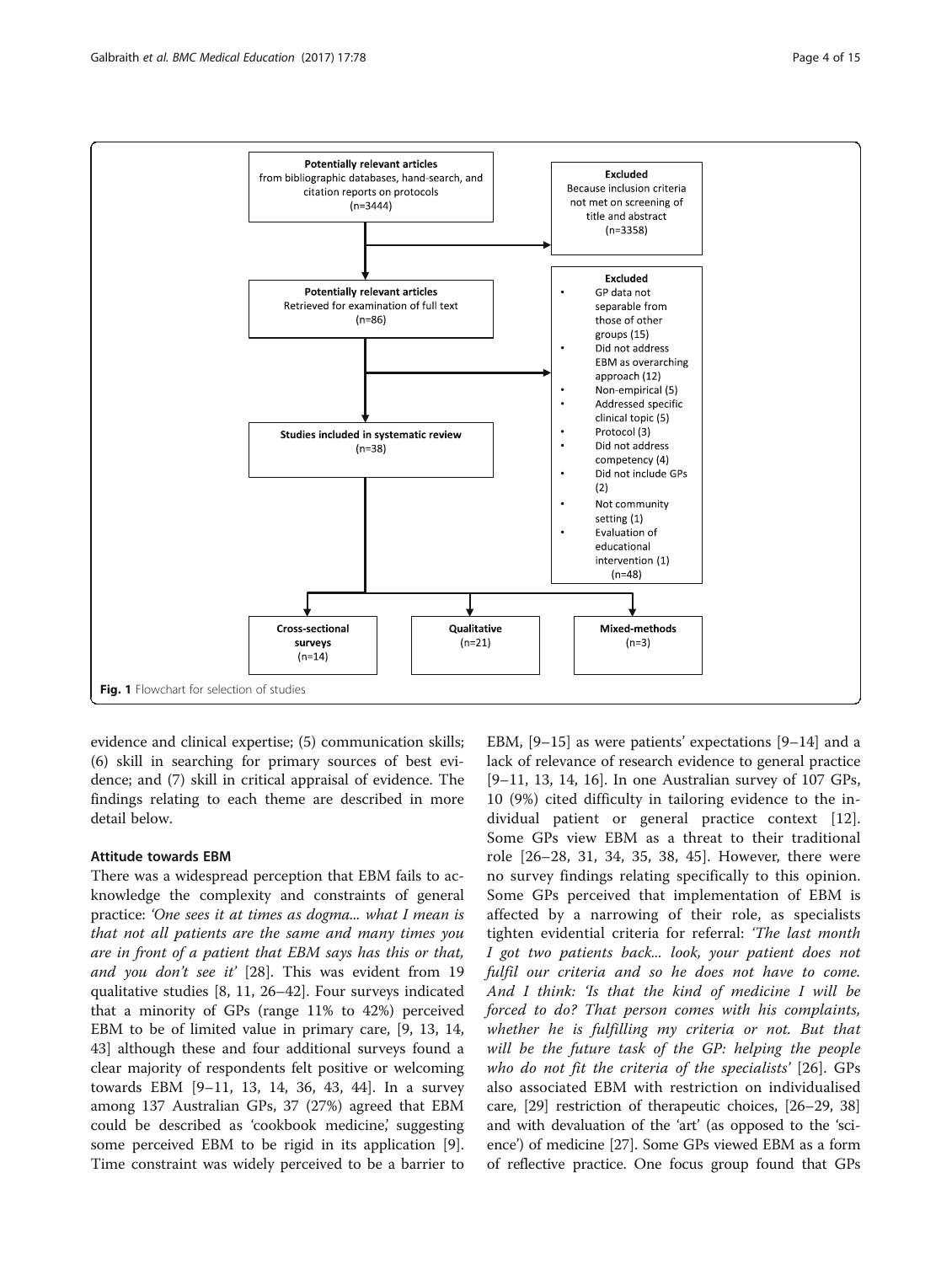#### <span id="page-4-0"></span>Table 1 Characteristics of GP subjects

| Variable(s) reported             |                                               | <sup>a</sup> No. studies reporting<br>specific GP data | Summary statistic combining<br>specific GP data |
|----------------------------------|-----------------------------------------------|--------------------------------------------------------|-------------------------------------------------|
| Age                              | Mean                                          | 8                                                      | 44.4 (95% CI 42.3, 46.4)                        |
|                                  | No. (%) aged <40                              | 6                                                      | 357/965 (37%)                                   |
|                                  | No. (%) aged 40+                              |                                                        | 608/965 (63%)                                   |
| Sex                              | No. (%) male                                  | 25                                                     | 1274/1946 (65%)                                 |
|                                  | No. (%) female                                |                                                        | 672/1946 (35%)                                  |
| Work pattern                     | No. (%) full-time                             | 9                                                      | 466/699 (67%)                                   |
|                                  | No. (%) part-time                             |                                                        | 233/699 (33%)                                   |
| Personnel                        | No. (%) working solo                          | 11                                                     | 194/826 (23%)                                   |
|                                  | No. (%) working in group practice             |                                                        | 632/826 (77%)                                   |
| GP training activity in practice | No. (%) working in training practice          | 3                                                      | 206/664 (31%)                                   |
| Experience                       | Mean years in practice                        | 6                                                      | 16 (95% CI 15, 17)                              |
| Postgraduate GP qualification    | No. (%) holding postgraduate GP qualification |                                                        | 776/1272 (61%)                                  |
| Prior EBP training               | No. (%) trained in searching literature       | 3                                                      | 90/573 (16%)                                    |
|                                  | No. (%) trained in critical appraisal         | 4                                                      | 254/810 (31%)                                   |
|                                  |                                               |                                                        |                                                 |

No. (%) trained in unspecified EBP skills 2 141/248 (57%)

a"Specific GP data" refers to data that are separable from those of other professional groups

valued being encouraged to reflect on their decisions, prescribing habits, and perceptions of therapeutic freedom [[26](#page-13-0)]. Another reported that EBM was regarded by some GPs as a means of critically reviewing personal clinical practice, and an opportunity to pose questions to be addressed using evidence from published research [[28\]](#page-13-0). There were no surveys addressing this issue specifically.

#### Major influences on decision-making

The doctor-patient relationship exerts a powerful influence on decisions. The desire to preserve it can outweigh considerations of evidence [\[8](#page-13-0), [41](#page-13-0)]. In one survey of 60 Australian GPs, 44 (73%) agreed that 'regardless of research findings, patients have unrealistic expectations which drive my treatment choices' and 49 (82%) agreed that 'patients demand treatment despite lack of evidence for effectiveness' [[11\]](#page-13-0). A qualitative study using direct observation of GPs in two UK practices found GPs rarely searched for, appraised and applied evidence directly from research. Instead, they relied upon what the investigators termed 'mindlines.' These were internalised tacit practice guidelines, derived from knowledge drawn from their own reading, training and practical experience, and from social interaction among practice colleagues, specialists, pharmaceutical company representatives and patients [\[46](#page-13-0)]. Whether seeking advice from a colleague, or reading clinically oriented material such as practice guidelines, several studies found the decision to act on that information depended on trust, rather than any attempt to analyse the information critically [\[30](#page-13-0), [33](#page-13-0), [35, 47](#page-13-0)]. A focus group of 5 to 7 GPs in the UK explored factors influencing uptake of new evidence. They identified a tendency to look for evidence that fitted pre-existing beliefs [\[33](#page-13-0)]. They also identified a belief among GPs that they should be conservative in the implementation of new evidence, as part of their role in ensuring the patient's safety [[33\]](#page-13-0).

### Use of pre-appraised sources of evidence

A preference emerged among GPs for acquiring clinical information passively, through the post or electronically (sometimes described as information 'push' [[48\]](#page-13-0)) rather than engaging actively in their own independent search (described as information 'pull' [\[48\]](#page-13-0)). It was a strong theme, emerging from 10 qualitative studies. [[11, 26](#page-13-0), [27](#page-13-0), [33, 34](#page-13-0), [36, 40, 42](#page-13-0), [46,](#page-13-0) [49](#page-14-0)]. 'I think EBM is predicated upon there being well-supported and financed independent reviewers who are doing the meta-analyses and the broader views which have become the key to evidencebased medicine and then selecting which ones are quality enough to include. It's just not practical for the family practitioner to be able to do that, even if you do have the tools, the time just isn't going to be there' [[27\]](#page-13-0). Surveys showed a stronger preference amongst GPs for using preappraised evidence than for seeking evidence themselves, [[9, 10](#page-13-0)] and also showed pre-appraised evidence was perceived as more appropriate to general practice [\[9](#page-13-0)–[11](#page-13-0)]. Surveys conducted in the period between 1997 and 2009 showed a minority of GPs had used MEDLINE [\[9, 13,](#page-13-0) [50](#page-14-0)] and the Cochrane Library [\[9](#page-13-0), [13](#page-13-0)]. GPs are more inclined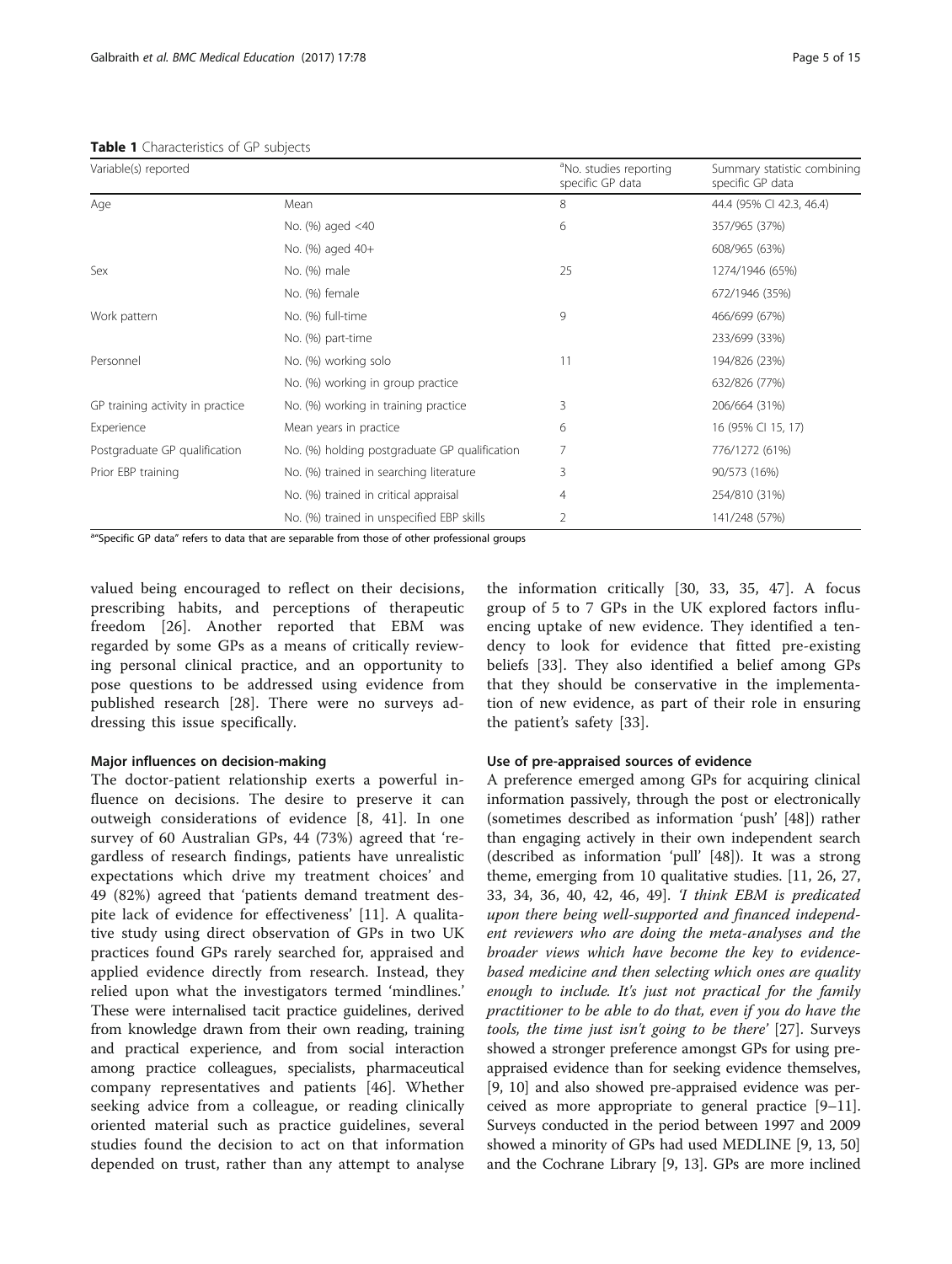<span id="page-5-0"></span>

| Table 2 Quality of included studies ( $n = 38$ ) |                                      |                                                   |                                   |                                           |                          |                                             |                                     |                                  |                                  |                                  |                    |                          |                                     |
|--------------------------------------------------|--------------------------------------|---------------------------------------------------|-----------------------------------|-------------------------------------------|--------------------------|---------------------------------------------|-------------------------------------|----------------------------------|----------------------------------|----------------------------------|--------------------|--------------------------|-------------------------------------|
|                                                  | Quantitative methods                 |                                                   |                                   |                                           |                          |                                             |                                     |                                  | Qualitative methods              |                                  |                    |                          |                                     |
| Author/year                                      | hypothesis<br>objective/<br>Specific | selection criteria<br>Appropriate<br>eligibility/ | Important<br>outcomes<br>included | design/quality<br>Instrument<br>described | Response<br>rate         | of failure to<br>Exploration<br>participate | presentation<br>of results<br>Clear | objective<br>$C$ lear            | Selection of<br>participants     | Methods to<br>generate<br>data   | collection<br>Data | Analysis<br>of data      | presentation<br>of results<br>Clear |
| Barghouti F, 2009 [13]                           | $^{+}$                               | $\! + \!\!\!\!$                                   | $^{+}$                            | $^{+}$                                    | $^{+}$                   | $^{+}$                                      | $^{+}$                              |                                  |                                  |                                  |                    |                          |                                     |
| Callen J, 2006 [9]                               | $^{+}$                               |                                                   |                                   | $^{+}$                                    |                          |                                             | $\hspace{0.1mm} +\hspace{0.1mm}$    |                                  |                                  |                                  |                    |                          |                                     |
| Hannan A, 1998 [69]                              |                                      |                                                   |                                   |                                           |                          |                                             | $^{+}$                              |                                  |                                  |                                  |                    |                          |                                     |
| Kahveci R, 2009 [44]                             | $\hspace{0.1mm} +$                   |                                                   |                                   |                                           | I                        | ı                                           | $^{+}$                              |                                  |                                  |                                  |                    |                          |                                     |
| McColl A, 1998 [10]                              | $^+$                                 |                                                   |                                   | $^{+}$                                    | $^{+}$                   | $^{+}$                                      | $^{+}$                              |                                  |                                  |                                  |                    |                          |                                     |
| McKenna H, 2004 [16]                             | $^{+}$                               |                                                   |                                   | $\hspace{0.1mm} +$                        | $^{+}$                   |                                             | $^{+}$                              |                                  |                                  |                                  |                    |                          |                                     |
| Robinson G, 2000 [70]                            |                                      |                                                   |                                   |                                           | $^{+}$                   |                                             | $\,{}^{+}\,$                        |                                  |                                  |                                  |                    |                          |                                     |
| Salisbury S, 1998 [71]                           |                                      |                                                   |                                   |                                           | $^{+}$                   | $^+$                                        | $\hspace{0.1mm} +\hspace{0.1mm}$    |                                  |                                  |                                  |                    |                          |                                     |
| Samuel O, 1997 [50]                              |                                      |                                                   |                                   |                                           | I                        | п                                           | П                                   |                                  |                                  |                                  |                    |                          |                                     |
| Siriwardena A, 2007 [72]                         | $\hspace{0.1mm} +$                   |                                                   |                                   | $^{+}$                                    | $\overline{\phantom{a}}$ |                                             | $^{+}$                              |                                  |                                  |                                  |                    |                          |                                     |
| Taylor J, 2002 [14]                              | $^{+}$                               |                                                   |                                   |                                           | $^{+}$                   |                                             | $\mathbf{I}$                        |                                  |                                  |                                  |                    |                          |                                     |
| Tracy C, 2003 [73]                               |                                      |                                                   |                                   | $^{+}$                                    |                          | $^{+}$                                      | $\hspace{0.1mm} +$                  |                                  |                                  |                                  |                    |                          |                                     |
| Trevena L, 2007 [12]                             | $^{+}$                               |                                                   |                                   | ш                                         | $^{+}$                   | ш                                           | т.                                  |                                  |                                  |                                  |                    |                          |                                     |
| Upton D, 2006 [15]                               | $^{+}$                               |                                                   |                                   | $\overline{\phantom{a}}$                  | $^{+}$                   | $\overline{\phantom{a}}$                    | $^{+}$                              |                                  |                                  |                                  |                    |                          |                                     |
| Adams J, 2000 [29]                               |                                      |                                                   |                                   |                                           |                          |                                             |                                     | $^{+}$                           | $^{+}$                           | $^{+}$                           | I                  | T                        | $^{+}$                              |
| Armstrong D, 2002 [45]                           |                                      |                                                   |                                   |                                           |                          |                                             |                                     |                                  | $^{+}$                           | $^{+}$                           |                    | $\overline{\phantom{a}}$ |                                     |
| Calderón C, 2011 [28]                            |                                      |                                                   |                                   |                                           |                          |                                             |                                     | $^{+}$                           | $^{+}$                           | $^{+}$                           | $^{+}$             |                          | $^{+}$                              |
| Ely J, 2002 [30]                                 |                                      |                                                   |                                   |                                           |                          |                                             |                                     | $\hspace{0.1mm} +\hspace{0.1mm}$ | $\hspace{0.1mm} +\hspace{0.1mm}$ | $\hspace{0.1mm} +\hspace{0.1mm}$ | $^{+}$             | $+$                      | $^{+}$                              |
| Ford S, 2002 [31]                                |                                      |                                                   |                                   |                                           |                          |                                             |                                     | $^{+}$                           | $\overline{\phantom{a}}$         | $^{+}$                           | $^{+}$             | $+$                      | $^{+}$                              |
| Ford S, 2003 [42]                                |                                      |                                                   |                                   |                                           |                          |                                             |                                     | $^{+}$                           | $\hspace{0.1mm} +$               | $^{+}$                           | $+1$               | $\mathbf{I}$             | $^{+}$                              |
| Freeman A, 2001 [32]                             |                                      |                                                   |                                   |                                           |                          |                                             |                                     | $\hspace{0.1mm} +\hspace{0.1mm}$ | $\hspace{0.1mm} +\hspace{0.1mm}$ | $^{+}$                           | $\pm$              | T                        | $^{+}$                              |
| Gabbay J, 2004 [46]                              |                                      |                                                   |                                   |                                           |                          |                                             |                                     | $^+$                             |                                  | $^+$                             | $^+$               | $+$                      | $^{+}$                              |
| Hall L, 1999 [33]                                |                                      |                                                   |                                   |                                           |                          |                                             |                                     | $^+$                             | $\hspace{0.1mm} +\hspace{0.1mm}$ | $\hspace{0.1mm} +$               | $+$                | $\mathbf{I}$             | $^+$                                |
| Hannes K, 2005 [26]                              |                                      |                                                   |                                   |                                           |                          |                                             |                                     | $^{+}$                           | $^{+}$                           | $^+$                             | $^{+}$             | $^{+}$                   | $^{+}$                              |
| Lipman T, 2004 [74]                              |                                      |                                                   |                                   |                                           |                          |                                             |                                     | $^{+}$                           | $^+$                             | $^{+}$                           | $^{+}$             | $+1$                     | $^{+}$                              |
| Lorenz K, 2005 [47]                              |                                      |                                                   |                                   |                                           |                          |                                             |                                     | $^{+}$                           | $^{+}$                           | $^{+}$                           | $^{+}$             | H                        | $^{+}$                              |
| Mayer J, 1999 [35]                               |                                      |                                                   |                                   |                                           |                          |                                             |                                     | $^+$                             | $\hspace{0.1mm} +\hspace{0.1mm}$ | $\hspace{0.1mm} +$               | $^{+}$             | $+$                      | $^{+}$                              |
| Mears R, 2000 [8]                                |                                      |                                                   |                                   |                                           |                          |                                             |                                     | $^+$                             | $^+$                             | $+$                              | $\perp$            | $\mathbf{I}$             | $\! + \!\!\!\!$                     |
| Putnam W, 2002 [37]                              |                                      |                                                   |                                   |                                           |                          |                                             |                                     | $^{+}$                           | $\hspace{0.1mm} +$               |                                  | $^{+}$             | $+$                      | $^{+}$                              |
| Short D, 2003 [39]                               |                                      |                                                   |                                   |                                           |                          |                                             |                                     |                                  |                                  |                                  | $+1$               | -1                       |                                     |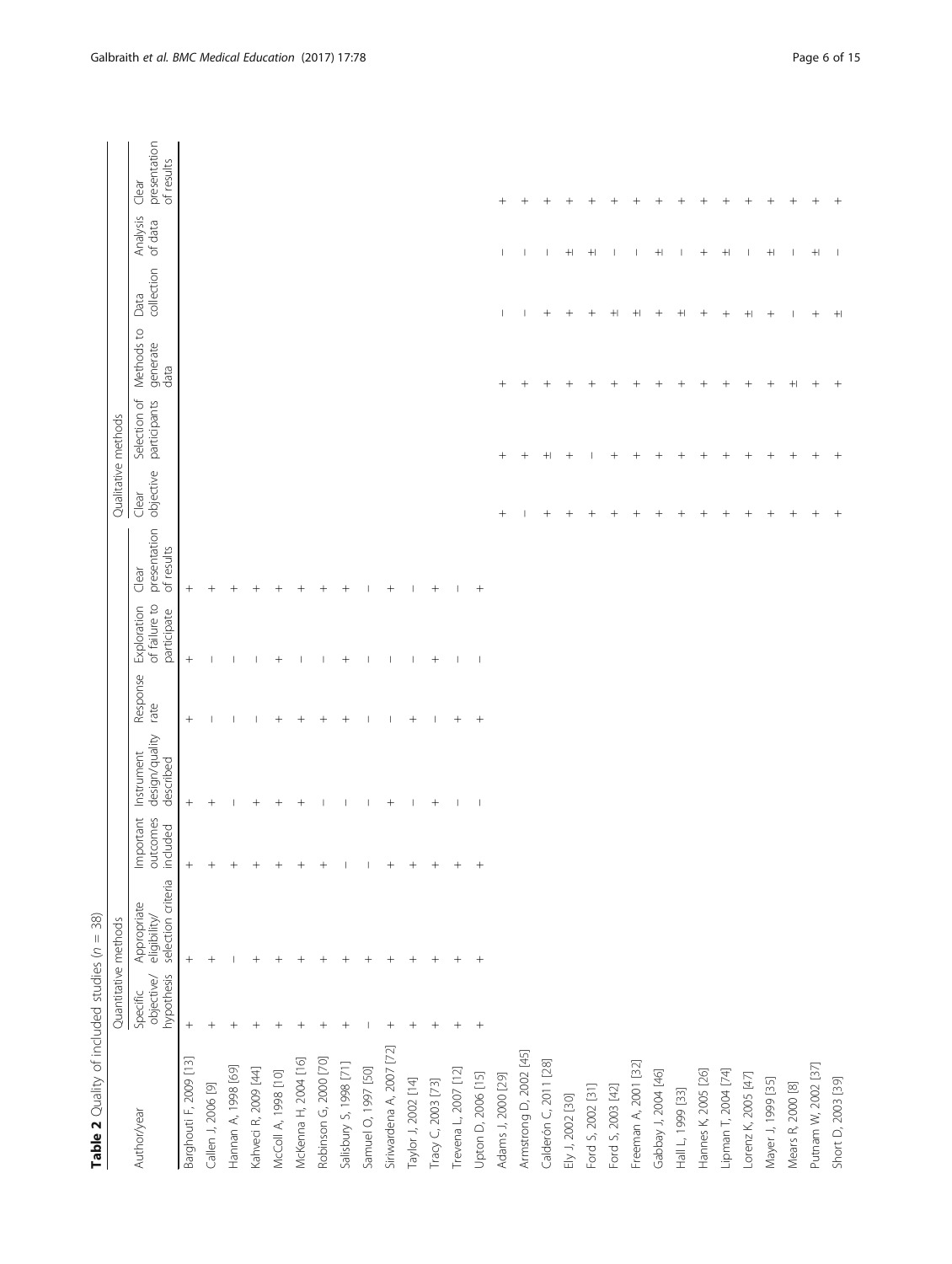| ι                |
|------------------|
| )<br>،<br>ا      |
| I<br>S           |
| ١<br>١<br>ł      |
| i<br>l<br>j<br>ļ |
| j<br>I           |
|                  |
|                  |
| l                |

| Skoglund I, 2007 [40]     |  |            |   |                          |   | $\overline{\phantom{a}}$ |   |   | I |   |
|---------------------------|--|------------|---|--------------------------|---|--------------------------|---|---|---|---|
| Summerskill W, 2002 [41]  |  |            |   |                          |   |                          |   |   | Ī |   |
| Tomlin Z, 1999 [75]       |  |            |   |                          |   |                          |   |   | Ī |   |
| Tracy C, 2003 [27]        |  |            |   |                          |   |                          |   |   |   |   |
| Wood F, 1995 [49]         |  |            |   |                          |   |                          |   |   | Ī | ī |
| Patterson J, 1999 [36]    |  |            |   | $\overline{\phantom{a}}$ |   |                          |   | H | I |   |
| Rohrbacher R, 2009 [38] + |  |            | I | I                        | I |                          | I | I | I | Í |
| Young J, 2001 [11]        |  |            |   |                          |   |                          |   | I | I | I |
|                           |  | $\ddot{a}$ |   | .<br>.<br>.              |   |                          |   |   |   |   |

Opinion of the reviewer regarding quality: + fulfilled criterion; ± equivocal; - did not fulfill criterion; n/a not applicable as response rate 100% Opinion of the reviewer regarding quality: + fulfilled criterion; ± equivocal; − did not fulfill criterion; n/a not applicable as response rate 100%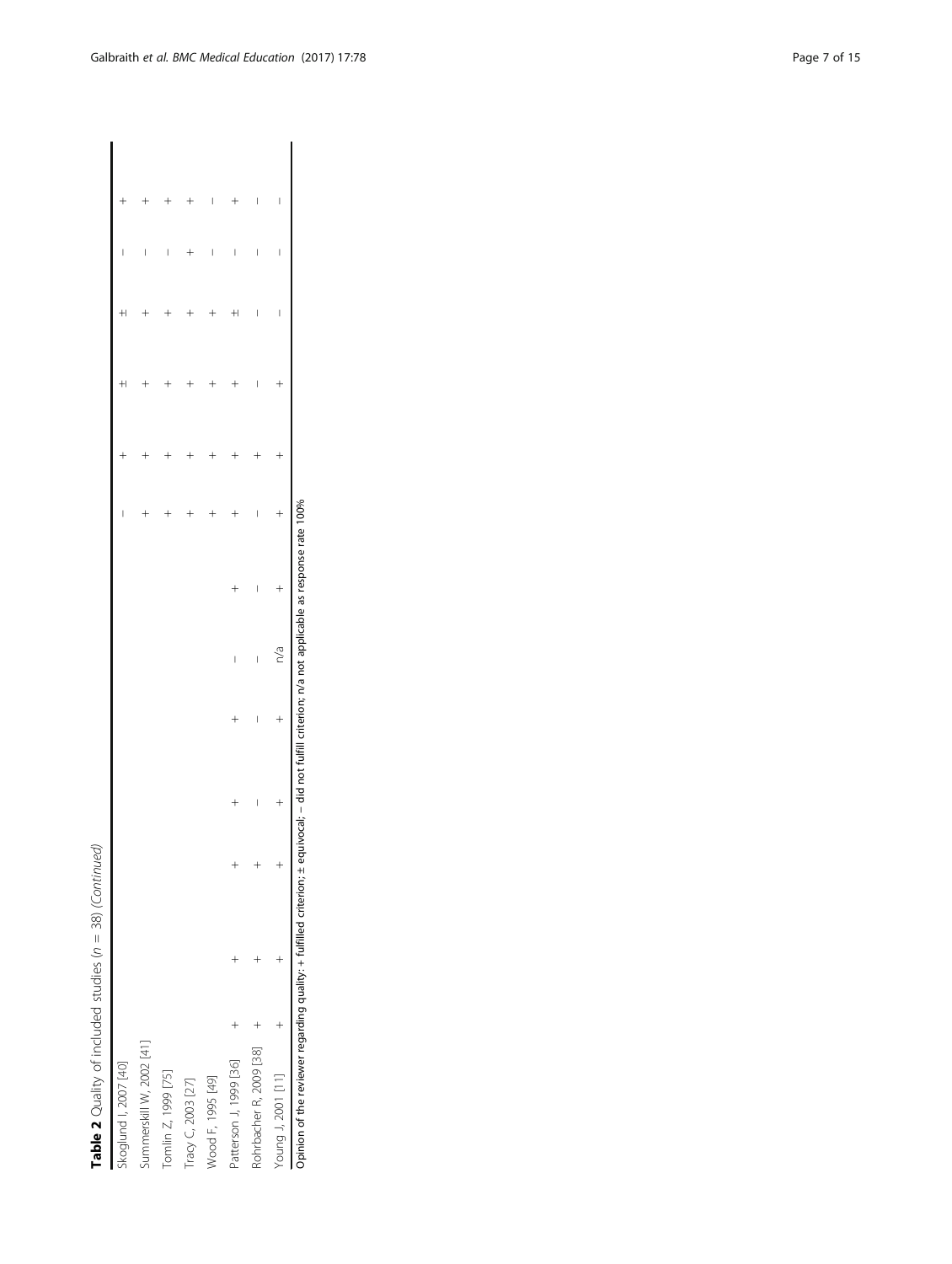to rely on personal experience, [[38](#page-13-0)] or other opinionbased sources of information [[12](#page-13-0)] than to use these databases. One survey found the resources endorsed by the greatest proportion of GPs as 'very useful' were evidencebased guidelines (55%) and journals containing evidence summaries (52%); access to MEDLINE, and primary research articles were both rated 'very useful' by fewer GPs (27% and 25% respectively) [[11](#page-13-0)]. Requests for improved formats of evidence [[12](#page-13-0), [14](#page-13-0)] may suggest a preference for evidence that is delivered to the GP, pre-appraised and ready to apply where appropriate. In a survey of 104 GPs in Australia, the suggestion was proposed that even guidelines could be summarised and collated to facilitate EBM [\[14](#page-13-0)].

### Integration of best evidence with clinical expertise, and the needs of the individual patient

There is a belief that evidence must be integrated with experience, and tailored for individual patients. This was among the strongest themes to emerge from qualitative studies, with numerous expressions of the principle that evidence should be integrated with both knowledge gained from experience, and considerations relating to the individual patient. [\[8, 26](#page-13-0)–[29, 31](#page-13-0)–[33, 35](#page-13-0)–[37, 39](#page-13-0)–[42](#page-13-0), [45, 47](#page-13-0)]. Evidence on its own is perceived to be inadequate: 'The guidelines will only take you so far and they're a useful stepping off point, but each individual case has so many factors at play beyond what the guidelines cover and that's where the art and the pleasure of medicine comes in using your clinical judgement to realize that what the protocol says doesn't apply to that person or it applies in a different way. That takes a good understanding of what the meaning is behind the protocol so I don't think you're ever just a technician' [\[27\]](#page-13-0). In one UK survey, from a random sample of 500 GPs, 90% of 302 respondents claimed to integrate evidence and clinical experience [\[15\]](#page-13-0). The study was vulnerable however, to both responder bias (giving the response perceived to be desirable) and non-responder bias (nonresponders potentially less likely than responders to integrate evidence with experience). A survey of 116 family practitioners in Turkey found 103 (89%) disagreed with the statement that EBM devalues clinical experience. While this finding does not provide direct support for the notion that both EBM and clinical experience should be integrated, it does at least suggest that the two entities were not widely considered to be mutually exclusive. GPs do appear to acknowledge the importance of personal clinical experience in making decisions [\[12](#page-13-0), [38](#page-13-0)]. Finally, in a survey among 107 Australian GPs, in response to the prompt: 'Is there anything that you believe would assist you generally in making clinical decisions about the care of your patients?' 10 (9%) suggested mechanisms for tailoring evidence to the individual

patient, and 5 (5%) suggested mechanisms for informing patients and eliciting their preferences [[12](#page-13-0)]. This principle has not percolated fully through general practice however. A variable proportion of GPs actually regard patient expectation as a barrier to EBM, rather than a necessary component [[9](#page-13-0), [10](#page-13-0), [12](#page-13-0)–[14\]](#page-13-0).

#### Communication skills

There is a perceived need for competence in explaining complex information, including the risk and benefit of proposed interventions. This theme arose within a single qualitative study, [\[42\]](#page-13-0) in which GPs offered perspectives on the ingredients of a successful 'evidence-based patient choice' consultation. GPs expressed the view that risks and benefits should be described for each treatment option, including that of no treatment [[42](#page-13-0)]. In a survey conducted among Australian GPs, 20/60 (33%) agreed that insufficient skill to explain the implications of research to patients is a barrier to EBM [\[11\]](#page-13-0). Other surveys, however, have demonstrated that the level of understanding among GPs, of technical terms relating to expression of risk and benefit, is low [\[9](#page-13-0)–[11](#page-13-0), [13\]](#page-13-0). GPs value an ability to establish a doctor-patient relationship that is conducive to implementation of evidence. An emergent theme was that successful implementation of such evidence can only be achieved after the patient's trust has been won, and that this requires empathy and the establishment of rapport: 'So you need to get a rapport, and the trust of the patient, there's no good enforcing treatment' [\[45](#page-13-0)]. 'We have to know, aside from diagnosing the patient, what he or she feels, and empathise with the person' [[28\]](#page-13-0). The ingredients of a successful 'evidence-based patient choice' consultation included elements normally expected of any doctor-patient encounter: trust, respect, honesty and partnership building [[42](#page-13-0)]. Support for this theme was offered by the survey of 107 Australian GPs, in which 102 (95%) preferred some degree of patient involvement in decision-making [[12](#page-13-0)]. The GP is required to educate patients about the nature of their condition, and also to guide them towards other relevant sources of information [\[42\]](#page-13-0). GPs participating in focus groups conducted in Belgium viewed patients as 'consumers' of health care, who could be taught to approach health information critically, though some envisaged a role here for consumer organisations [\[26\]](#page-13-0). The survey finding from 60 Australian GPs that 20 (33%) perceived a lack of skill in explaining the implications of research to patients as a barrier to EBM [[11](#page-13-0)] suggests that an ability to educate patients would be valued by some GPs.

#### Skill in searching for evidence

Some GPs believe that they should be able to conduct searches for research evidence. This emerged as a theme from four qualitative studies. [\[11](#page-13-0), [26](#page-13-0), [30](#page-13-0), [49\]](#page-14-0) GPs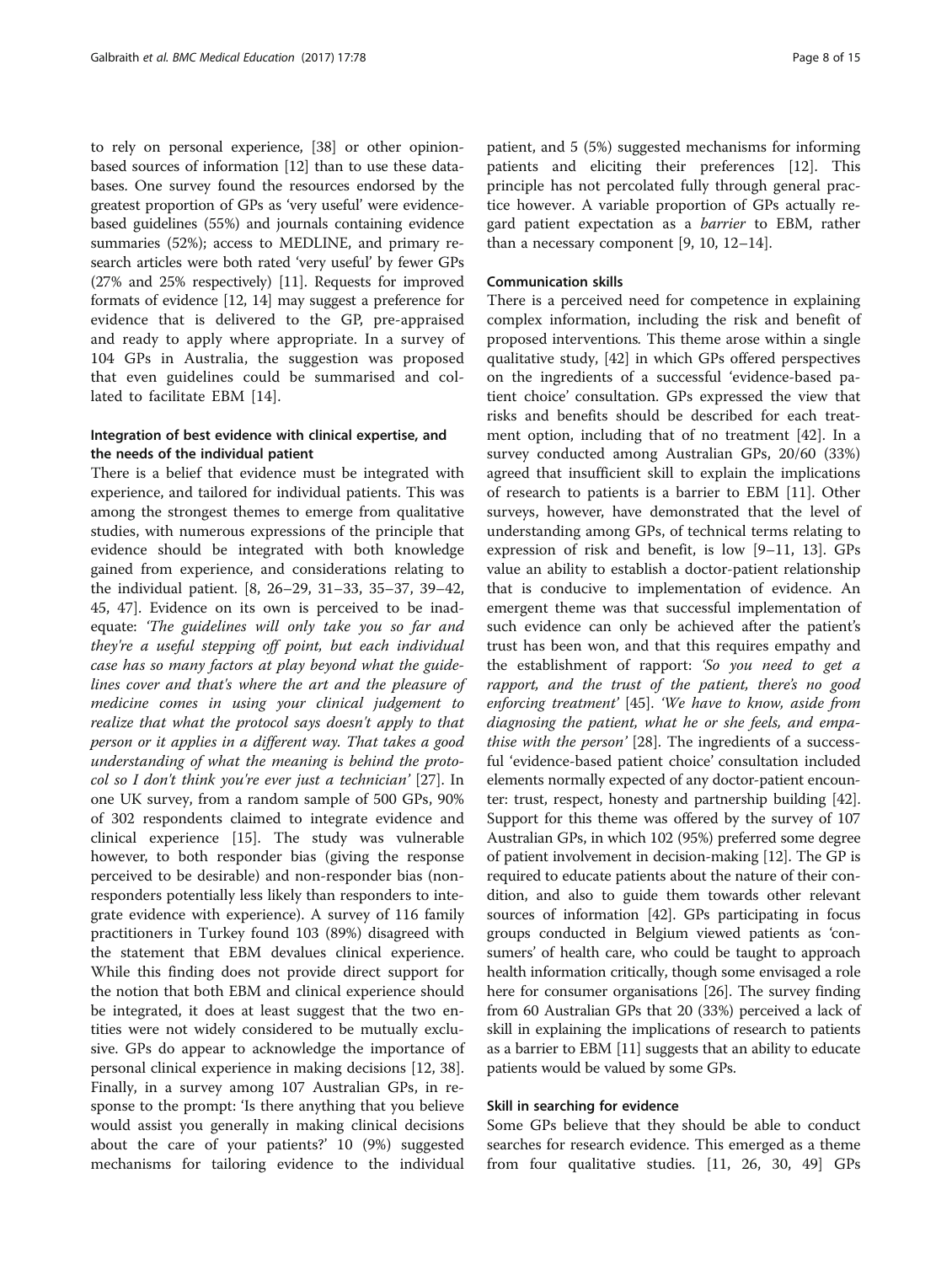participating in a workshop exploring the management of information concluded that EBM skills, particularly those needed to search for evidence, should be included in medical curricula [\[49\]](#page-14-0). The perceived need for search skills emerged in more equivocal terms in interviews among 50 GPs in Australia, in which 21 (42%) viewed literature searching as a useful skill 'in theory,' but also perceived that time constraints would prevent implementation in practice [[11\]](#page-13-0). Focus groups exploring EBM implementation found that most participating GPs were willing to search for evidence with the patient during a consultation [\[26](#page-13-0)]. A lack of search skills was found to be an obstacle to EBM when GPs were observed searching for evidence to answer clinical questions, [\[30](#page-13-0)] but this study did not directly address the question of whether literature searching is a necessary part of the GP's skill set. Surveys indicated that awareness of major literature search databases such as MEDLINE [[9, 13\]](#page-13-0) and the Cochrane Library [\[9, 10, 13](#page-13-0), [44](#page-13-0)] were variable, and that few GPs have been trained in conducting searches [\[9](#page-13-0), [10\]](#page-13-0). Other survey findings also challenged the credibility of this theme: a variable proportion of GPs regarded lack of search skills as a barrier to EBM; [\[11](#page-13-0), [12](#page-13-0), [14](#page-13-0), [16\]](#page-13-0). GPs preferred pre-appraised evidence to searching; [\[9, 10](#page-13-0)] and thought use of pre-appraised evidence to be more appropriate to general practice [[9](#page-13-0)–[11](#page-13-0)].

#### Skill in critical appraisal of evidence

Some GPs perceive a need for competence in critical appraisal of research evidence. However, this theme arose from only one qualitative study, conducted among GPs practicing in Australia: three quarters of the 50 GPs interviewed agreed that GPs need some ability to critically appraise medical literature [[11](#page-13-0)]. One survey supported this theme directly: conducted amongst 116 family practitioners in Turkey, it found that nearly all, 114 (98%), agreed that physicians must critically appraise literature [\[44\]](#page-13-0). Two surveys indicated widespread selfperceived ability to critically appraise research literature [[15, 44\]](#page-13-0). One survey explored the frequency at which GPs critically appraise literature: conducted among 302 GPs in UK, it found that 37% claimed to critically appraise literature at least 'sometimes.' Evidence gleaned from other surveys was less supportive. One survey conducted in Jordan [\[13\]](#page-13-0) explored 141 GPs' views regarding the most appropriate method of EBM in general practice, between learning and using EBM skills, finding/applying evidence summaries, or using guidelines and protocols. No significant preferences were found. Another three surveys exploring the same question found a clear preference for guidelines over learning and using search or critical appraisal skills [\[9](#page-13-0)–[11\]](#page-13-0). Furthermore, three surveys found only a small proportion of GPs (range 7% to 23%) agreed that a lack of skill in critical

appraisal is a barrier to EBM [[10](#page-13-0), [12, 13\]](#page-13-0). One further survey among GPs who had participated previously in research (and therefore potentially vulnerable to selection bias) found a higher level of agreement at 55% [\[11](#page-13-0)]. As previously noted, GPs prefer to use pre-appraised sources of evidence rather than seek and critically appraise evidence themselves [[9, 10\]](#page-13-0). Three surveys reported widely variable proportions of GPs claiming to have received training in critical appraisal [\[9](#page-13-0), [10](#page-13-0), [44](#page-13-0)]. GPs' have a poor understanding of technical terms that have traditionally been key elements of critical appraisal teaching [\[9](#page-13-0)–[11](#page-13-0), [13](#page-13-0)]. This poor understanding was concordant across four surveys, comprising 638 GPs, in 3 countries and spanning 11 years between earliest and latest publication dates.

### 'Straw model' competency framework derived from the systematic review

After mapping the seven themes derived from the systematic review to the core principles of adult learning theory, [[25\]](#page-13-0) the following 'straw model' competency framework was constructed for experts to work on in the Delphi process:

#### Competency 1

The EBM competent GP reflects on instances in which risk and benefit were difficult to explain to a patient, and develops a concise, clear explanation for future use.

#### Competency 2

The EBM competent GP demonstrates an ability to identify decisions they found challenging, and to reflect upon their reasoning in terms of '4Es': Evidence (availability, quality and applicability), Experience (their own accumulated on-the-job knowledge), Empathy (appropriate consideration of the patient's perspective, capacity and circumstances) and Environment (the influence of external factors such as time pressure or access to resources).

### Competency 3

The EBM competent GP demonstrates a commitment to checking newly acquired knowledge from colleagues, media, pharmaceutical companies and other sources against the best available evidence, using secondary sources such as guidelines, evidence-based summaries and systematic reviews.

### Competency 4

The EBM competent GP demonstrates a commitment to efficiently addressing clinical uncertainty, using secondary sources of evidence, and the best available information technology.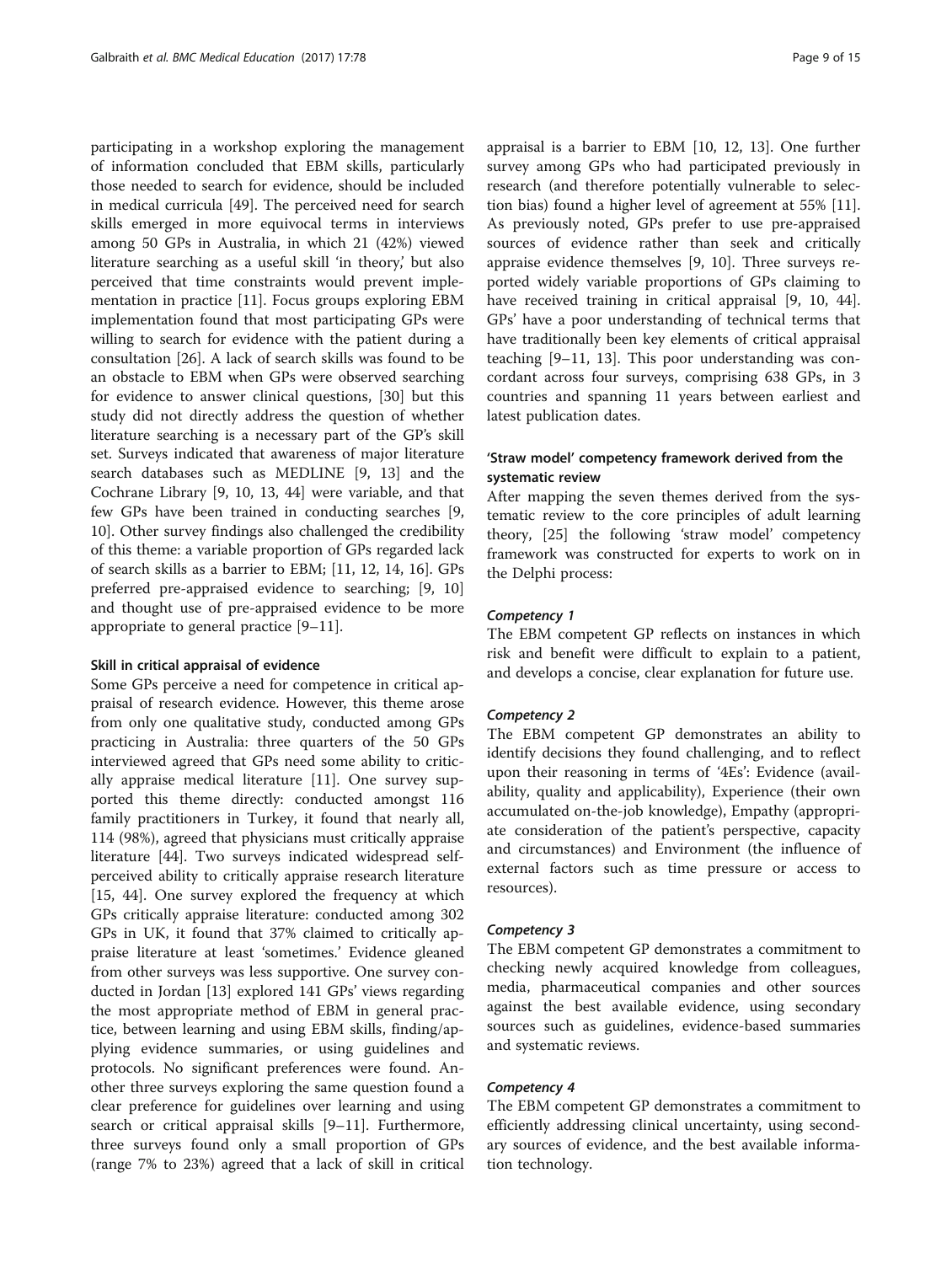### Competency 5

The EBM competent GP works with colleagues to share the tasks of identifying and prioritising clinical questions, finding, appraising and presenting evidence, and refreshing knowledge of EBM concepts and resources.

### Competency 6

The EBM competent GP demonstrates advocacy and leadership in identifying and addressing barriers to EBM within their practice.

### Themes derived from the Delphi process

The variance for mean overall ratings between Round 1 and 2 of the Delphi process reduced for five out of six competencies, suggesting a degree of consensus. There was little concordance of rankings between panelists, beyond that which would be expected by random chance, as indicated by a Kendall's W statistic of 0.132. Thematic analysis resulted in seven themes, representing an integration of evidence from the literature, with evidence from a consensus of opinions from experts in general practice and EBM:

- 1. Decisions are influenced by information drawn from a complex array of sources.
- 2. There are social, cognitive, informational and organisational barriers to the notion of ideal EBM.
- 3. EBM involves tailoring decisions to the needs and perspective of the individual patient.
- 4. A sense of pragmatism must underpin the approach to seeking and critically appraising evidence, and to the development of competence in EBM, given the constraints implicit in general practice.
- 5. EBM requires commitment.
- 6. Reflection is a continuous background process, and should be objective.
- 7. EBM is difficult to demonstrate using currently available performance appraisal tools.

#### Final competency framework

Among the themes derived from the mixed-methods systematic review, two were considered to lack credibility – (1) skill in searching for primary sources of best evidence, and (2) skill in critical appraisal. In each case, survey findings failed to support the enthusiasm expressed for these attributes in qualitative studies. The remaining five themes were compared with those derived from the Delphi process. Much meaning was shared between the two sets of themes, and they were condensed into a simpler final framework of three competencies:

1. Mindfulness in one's approach towards EBM itself, and to the influences on decision-making.

- 2. Pragmatism in one's approach to finding and evaluating evidence.
- 3. Knowledge of the patient, as the most useful resource in effective communication of evidence.

### **Discussion**

A systematic review provided a literature-based, thematic exploration of what EBM means in general practice; a Delphi process developed those themes further in light of the consensus opinion of experts in EBM and general practice. Integration of both sets of data resulted in a simple real-world competency framework with potential application in training, and in the individual pursuit of continuing professional development, and which could guide routine practice: (1) *mindfulness* in one's approach towards EBM, and the influences on decisionmaking; (2) *pragmatism* in one's approach to finding and evaluating evidence; and (3) application of one's knowledge of the patient in communication of evidence. Mindfulness originated in Buddhist practice and is described as the process of developing an open and unbroken awareness of present-moment cognitive-effective and sensory experience [\[51](#page-14-0)]. It has been demonstrated in a randomised controlled trial to reduce and prevent burnout, promote positive attitudes among health professionals, strengthen patient-provider relationships, and enhance well-being among practitioners [[52\]](#page-14-0). It has generated considerable interest in medical education, with many medical and dental schools offering courses [\[53](#page-14-0)]. We are not the first to propose mindfulness as an approach to EBM. Epstein presented mindfulness as a link between relationship-centred care and Evidence-Based Medicine [\[54\]](#page-14-0). His proposition that 'all data, regardless of their completeness or accuracy, are interpreted by the clinician to make sense of them and apply them to clinical practice' [\[54](#page-14-0)] reflects our systematic review findings. We regard mindfulness as a non-judgemental, global awareness of the physical and mental processes at play in the present moment. In the context of our competency framework, it means maintaining an open attitude towards EBM, aware of its strengths and limitations. It refers also to an awareness of the various subjective notions, biases and entrenched beliefs – among all parties that might influence decisions. It embraces their influence as an inevitable part of the cognitive process of EBM, and asks only that they be acknowledged. Mindful practice allows space for unconscious incompetence to rise to the surface and be identified [[54](#page-14-0)]. It entails being sympathetic towards one's self, recognising the constraints imposed by the working environment, and the factors influencing the patient's perspective. 'Pragmatism' in this context refers to a realistic 'just-in-time' approach to finding useful, valid evidence amidst the turmoil of a typical working day. Accepting that it is not feasible to conduct systematic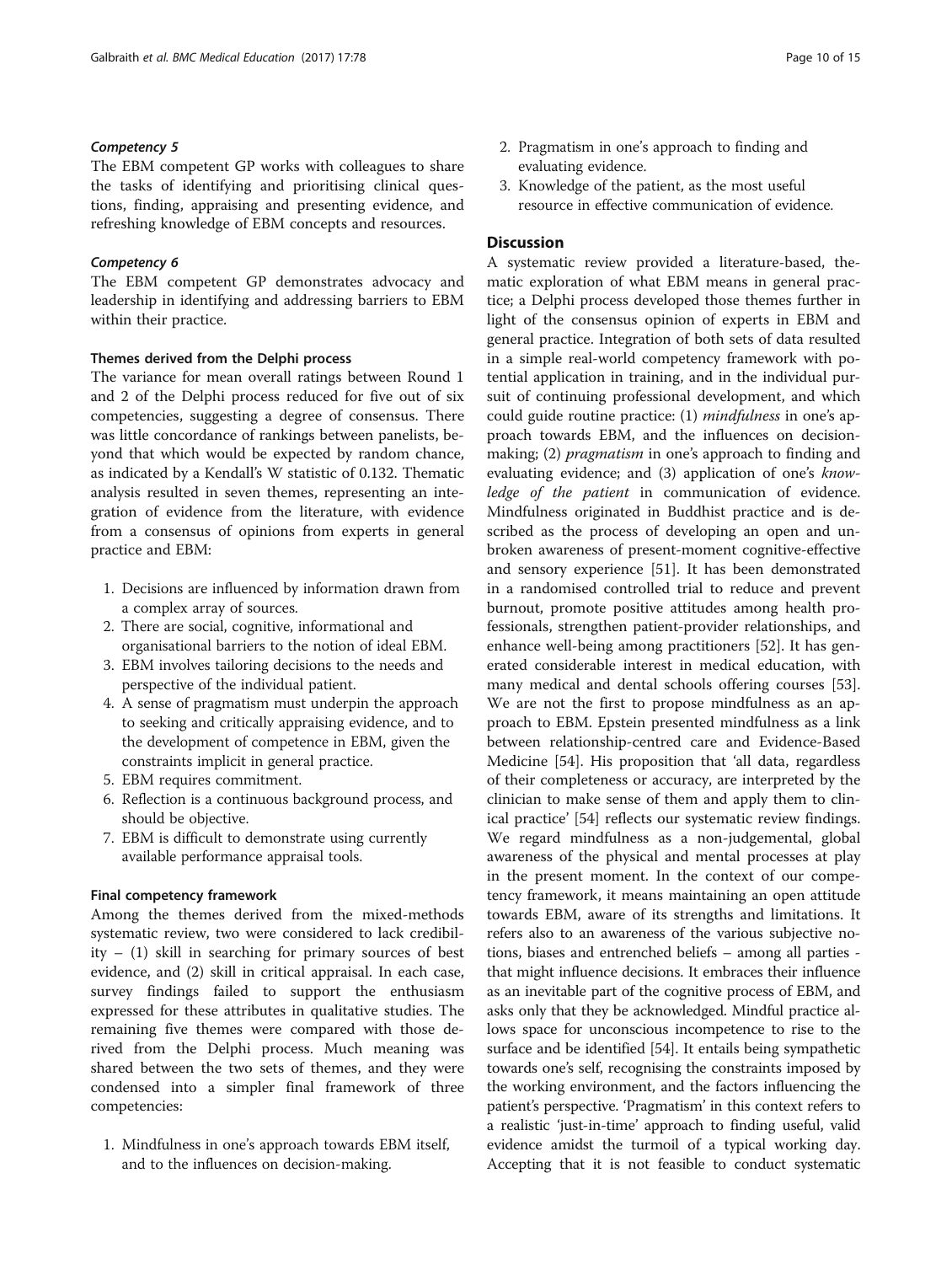searches and critical appraisals within or between consultations, it means becoming familiar with, and adept at using trusted online sources of pre-appraised evidence. 'Knowledge of the patient' refers to the particular ability of the general practitioner to 'read' their patients – to know instinctively when it is appropriate to communicate evidence, and when it is best saved for another opportunity. This is enhanced by the cultivation of a solid, therapeutic doctor-patient relationship.

There are similarities between our real-world framework and the other EBM competency frameworks and curricula we have reviewed. Mindfulness, and knowledge of the patient as a resource for evidence communication are both echoed in several instances (Table 3).

All the frameworks and curricula have noticeably moved away from the stepwise, sequential nature of the traditional model, perhaps recognising the difficulty of integrating such a process with routine work. There are however, fundamental differences. The other frameworks cleave more closely to the competencies of the traditional EBM model. Our systematic review findings do not support this approach. We found consistent evidence that the traditional model has failed to gain traction in general practice: direct observation of GPs has revealed no engagement in the traditional five steps of EBM [[46](#page-13-0)]. Even self-reported EBM activity, which might be susceptible to response bias, is disappointingly low: in a survey among 302 UK GPs, 39% claimed to identify gaps in knowledge frequently; 28% to frequently track down evidence; and only 8% to frequently appraise literature critically [[15](#page-13-0)]. Notably, the requirements for

search and appraisal skills were the only themes to have lacked credibility in our systematic review. Our findings challenge the assumption that they can be incorporated into the working day. Some qualification of our approach is required here however: we recognise that search and appraisal skills are a vital part of the medical curriculum, and should be maintained throughout a GPs' career. Indeed, some knowledge of search and appraisal is necessary to make judgements about the quality of pre-appraised evidence. We also acknowledge that occasionally, a clinical question will only be addressed by searching and critical appraisal of primary research. But we cannot pretend that it is feasible to expect GPs to search MEDLINE, and conduct sound critical appraisals of primary research during routine work.

It is clear from our data that the traditional model of EBM has encountered considerable challenges in general practice. The real-world approach we propose here offers two advantages: simplicity, and flexibility. We propose that a simpler, more streamlined framework of only three competencies might be easier to integrate into routine work. It is more flexible in that it allows some room for manoeuvre in the imperfect, real world. It assumes the position that EBM is about individual GPs and individual patients making the best possible decisions in the prevailing circumstances. To illustrate how a GP might demonstrate the real-world competencies in practice, we describe a clinical scenario.

Fiona's last patient on Friday afternoon is Reg, a 70-year-old retired army officer. He's well turned out,

Table 3 Examples of convergence between the real-world competency framework, and other frameworks/curricula

| Real-world competency                                                                            | <sup>a</sup> Other frameworks/curricula                                                                                                                                                                                                                |
|--------------------------------------------------------------------------------------------------|--------------------------------------------------------------------------------------------------------------------------------------------------------------------------------------------------------------------------------------------------------|
| Mindfulness in one's approach towards EBM itself,<br>and to the influences on decision-making.   | Be aware that beliefs and values, in doctor and patient, influence the interpretation of<br>research results in support of potentially divergent views' (RACGP, CTRT 1.3).                                                                             |
|                                                                                                  | Be aware of your own knowledge, limitations, biases and values that influence the way<br>one practices medicine (RACGP, CTRT 4.4).                                                                                                                     |
|                                                                                                  | Be aware of external influences on your own practice (e.g. pharmaceutical companies,<br>media) and be confident in dealing appropriately with these influences'<br>(RACGP, CTRT 4.5).                                                                  |
|                                                                                                  | Ensure you understand the evidence or experience underpinning your own understanding,<br>and be clear when you are stating an opinion based on experience rather than evidence'<br>(RCGP, EF0.3).                                                      |
|                                                                                                  | Acquire the research and academic skills required of a GP that aid decision-making, which<br>include a non-judgemental evidence-based approach to problem solving and recognising<br>how individual bias may affect your interpretation' (RCGP, 3.1).  |
|                                                                                                  | Take into account psycho-social factors, learning disabilities, the vulnerability of patients,<br>and cultural backgrounds when taking an evidence-based approach and apply the findings<br>on both an individual and a population level' (RCGP, 3.5). |
| Knowledge of the patient, as the most useful<br>resource in effective communication of evidence. | Communicate the evidence for management, diagnosis or screening to patients in a<br>manner that is both understandable to the patient, and is patient centred<br>(RACGP, CTRT 1.1).                                                                    |
|                                                                                                  | Being aware of how you impart information about evidence so that patients can best<br>understand relevant evidence and be helped in making a decision (RCGP, EF0.1).                                                                                   |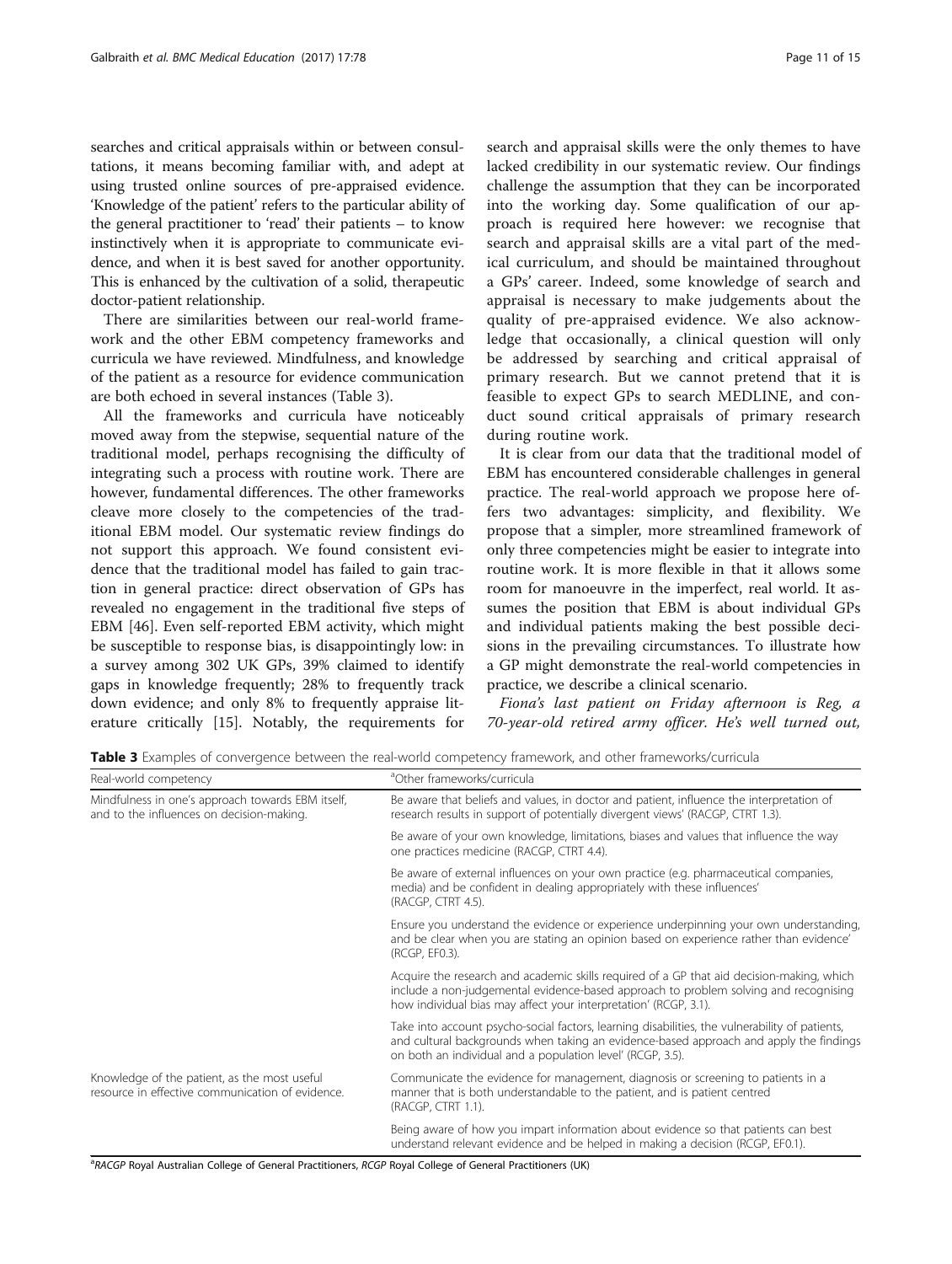having put on a tie to see the doctor. He tells Fiona he hasn't been sleeping in the last six weeks since his wife died. Fiona's colleague had prescribed a sleeping tablet, and that had helped. He moves on quickly in response to Fiona's enquiries about his mood, and says all he needs is some more of those sleeping tablets. Fiona recalls a complaint made by Reg some years ago, when she suggested a referral for cognitive behavioural therapy (CBT) for a bout of anxiety. She's about to type 'Temazepam 10 mg' when she remembers insomnia had been discussed at a Practice Based Small Group Learning (PBSGL) session she attended a few weeks ago. She considers whether she might have been a little rash with her decision to prescribe. Perhaps it was because it's Friday afternoon and she's tired – or maybe because she didn't want to upset Reg again (mindfulness). She asks Reg if he would mind waiting a second while she looks for some useful information on the computer. She opens the TRIP database (www.tripdatabase.com) she had used in the PBSGL meeting (pragmatism). She types 'insomnia' in the search box, and opens the first item listed, which is an evidence-based synopsis from BMJ Clinical Evidence (www.clinicalevidence.bmj.com). Casting her eyes quickly down the page, she reads that 'the evidence for effectiveness of CBT for insomnia is convincing, whereas the evidence for exercise programmes and timed exposure to bright light is less clear. She reasons that a suggestion of exercise might however be more acceptable to Reg than a course of CBT or bereavement counseling (knowledge of the patient). She prints off an information sheet on insomnia from www.patient.co.uk and uses a hypnogram to explain sleep cycles. She also explains how sleeping tablets only work at the start of sleep, and that they can soon produce dependence. She explores the various options with Reg, broaching CBT very tentatively (knowledge of the patient). She's not surprised when he seems more inclined to try a programme of exercise, and she manages to secure his agreement to try that, and report back in a week. After Reg leaves, she wonders whether 20 min was a bit long for such a consultation (mindfulness). She decides to print off a batch of information sheets and a hard copy of the evidence synopsis to keep in her desk drawer.

To our knowledge, this methodological approach to the development of a competency framework is novel. We were unable to identify a clear consensus regarding the best approach within the field of medical education. Myriad techniques have been used, including practice profiling, task analysis, [[55](#page-14-0)] focus groups, questionnaires, [[56\]](#page-14-0) critical incident interviews [\[57\]](#page-14-0) and direct observation [\[57](#page-14-0)] to name but a few. Systematic review has been used previously to identify competencies [\[58](#page-14-0), [59\]](#page-14-0). We

chose this approach because it offered an efficient way of tapping a vast pool of useful data. Other researchers have used the Delphi process [\[60](#page-14-0)–[63\]](#page-14-0). It is an efficient way of generating meaningful data from experts in the field. It does this without allowing any individual voice to dominate; and in contrast to other approaches, such as critical incident technique, it does not focus exclusively on conspicuous elements of the role [[64\]](#page-14-0). Our use of systematic review together with the Delphi process allowed us to triangulate a large amount of data from qualitative and quantitative research literature, with the opinions of experts in both general practice and EBM. To our knowledge, this is the most comprehensive exploration of EBM competence in general practice. Further research is needed however, to validate the competency framework as an educational and on-thejob tool. This might involve seeking expert consensus, focus group work, or randomised controlled trial. A validated framework could have a number of useful applications that could promote and consolidate EBM in the general practice setting: it could be incorporated into training curricula, each competency accompanied by vignettes illustrating how it could be demonstrated in a variety of contexts; it could contribute to GP job interview processes; and it could be presented as a package for GPs to include in the personal development component of the performance appraisal process. The competencies (with illustrative vignettes) could be included as a standard component of appraisal tools. This would address the theme arising from the Delphi process, that EBM is difficult to demonstrate using currently available performance appraisal tools. Furthermore, appraisers could be trained to spot when the competencies are being met, or arise as a learning need.

#### Limitations

There were a number of limitations to the mixedmethods systematic review. The search strategy included studies that addressed engagement with EBM as an overarching approach to patient care, and excluded those that addressed individual steps in the traditional model of EBM as published in the Sicily Statement [\[3](#page-13-0)]. It was felt that isolated steps did not in themselves constitute the overall EBM approach to patient care. Studies that evaluated educational interventions were excluded because initial scoping of the literature revealed that the traditional steps of EBM were often assumed a priori to be the desired competency outcomes. Furthermore, trials in education are notoriously prone to contamination (participants receiving the teaching intended for those in another group) [\[65](#page-14-0)] and lack of external validity (where few situations mirror the conditions or participants in the original study, making conclusions inapplicable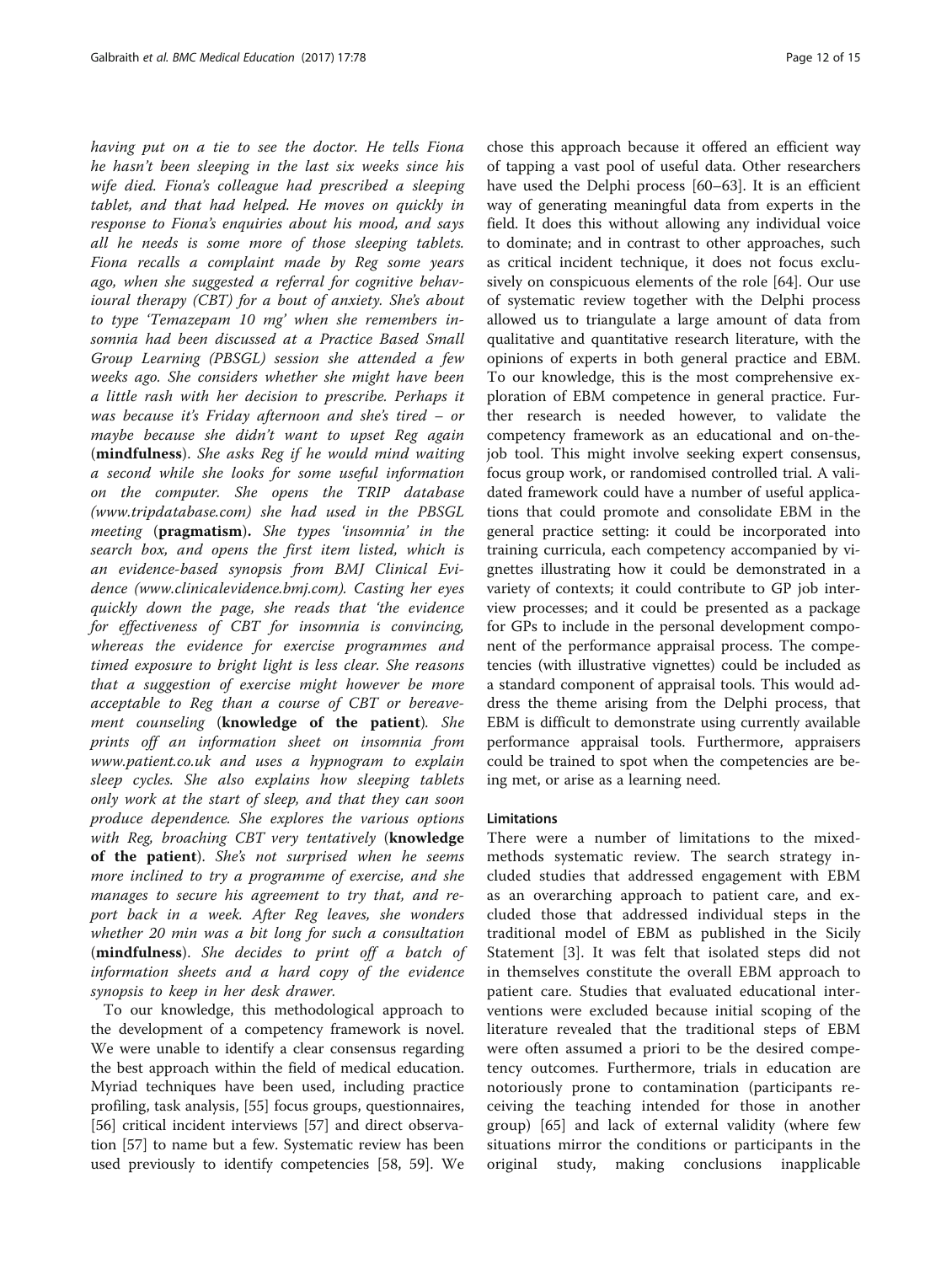<span id="page-12-0"></span>elsewhere) [[66](#page-14-0)]. We also excluded studies in languages other than English. This was because resources for translation were unavailable. It is possible that some relevant studies have been missed as a result, though most relevant general practice research is likely to be in English given its prominence as a specialty in Anglophone countries. As a result of logistic constraints, only one reviewer made decisions on selection of relevant studies, assessment of their quality and extraction of data. Qualitative data were also coded by a single reviewer. This may impair the reliability of findings, and the review would have been strengthened by provision of a second independent reviewer to perform the same functions, blinded to the decisions made by the first reviewer. The quality of included studies was limited. There is no validated framework available to date, for the assessment of quality in observational studies. This review, like others [[19](#page-13-0), [67](#page-14-0)] used the recommendations of the STROBE initiative [[20\]](#page-13-0). This was designed as a checklist for authors submitting studies for publication to peerreview journals to ensure a minimum methodological standard, and was not intended for the use to which it has been applied in this and other reviews. In absence of an alternative, validated framework, it provided a pragmatic and explicit alternative, which users of this review can easily critique.

The Delphi process was also subject to limitations. Because of the limited availability of experts willing to give precious time to a relatively time-consuming process, the size of the expert panel was at the lower end of those reported as acceptable [[68](#page-14-0)]. A small panel could arguably result in under- or over-representation of certain types of expertise. However, a thorough and systematic approach was taken to finding suitable candidates, based on criteria determined a priori. These criteria were themselves based on suitable experience in general practice, and one or other of either academic experience in EBM, or full-time work as a GP. Among the academic GPs, panelists were invited on the basis of their published research interests, which were deliberately aligned with the themes emerging from the systematic review. It might be argued that a further potential limitation arises from the self-recruitment of the researcher as a member of the expert panel. Anonymity, however, and the involvement of a decision committee at each stage provided protection from over-representation of the researcher's opinion. Coding by a single investigator was not ideal, but the threat to reliability was mitigated by repeat coding after a number of days, and the finding that the coding did not change over this time. This consistency of coding was not surprising, given that qualitative data were largely arranged around very specific, well-defined competencies. There was little concordance of rankings between panelists, beyond that which would be expected by random chance, as

indicated by a Kendall's W statistic of 0.132. Some reassurance can be taken however, from the reduction of variance for mean overall ratings between Round 1 and 2, for five out of six competencies, which suggests a degree of consensus. The investigation also has strength, arising from full engagement without attrition, by a panel representing a wealth of expertise. Also, the anonymity implicit in the Delphi process ensured that no expert voice was dominant, and all panelists would have felt unfettered in their responses. Indeed, an abundance of valuable qualitative data were generated from freetext comments.

### Conclusion

Current curricula and competencies for EBM do not acknowledge the constraints and competing demands of real-world general practice. Given low levels of engagement with EBM in general practice, future development and refinements should take into account the available evidence from empirical research regarding the knowledge, skills, attitudes and behaviour of GPs in this context. We synthesised this evidence, and proposed an EBM competency framework for real-world general practice. We have illustrated how this approach might be applied in practice, and considered its potential as a learning tool. It will require further validation as an educational and on-the-job resource.

### Additional file

[Additional file 1:](dx.doi.org/10.1186/s12909-017-0916-1) Characteristics of included studies. (PDF 86 kb)

#### Abbreviations

CBT: Cognitive behavioural therapy; EBM: Evidence-based medicine; PBSGL: Practice based small group learning; RACGP: Royal Australian College of General Practitioners; RCGP: Royal College of General Practitioners; STROBE: Strengthening the reporting of observational studies in epidemiology

#### Acknowledgements

We thank Nia Roberts, information specialist with the Bodleian Libraries, for helping design the search strategy.

This paper presents independent research funded by the National Institute for Health Research School for Primary Care Research (NIHR SPCR). The views expressed are those of the authors and not necessarily those of the NIHR, the NHS or the Department of Health.

#### Funding

None.

#### Availability of data and materials

Data and materials are available on request from the corresponding author.

#### Authors' contributions

KG, CH and AW conceived the project. KG performed literature search, study selection and data extraction. All authors participated in the development of the manuscript and provided input into the final version.

#### Competing interests

The authors declare that they have no competing interests.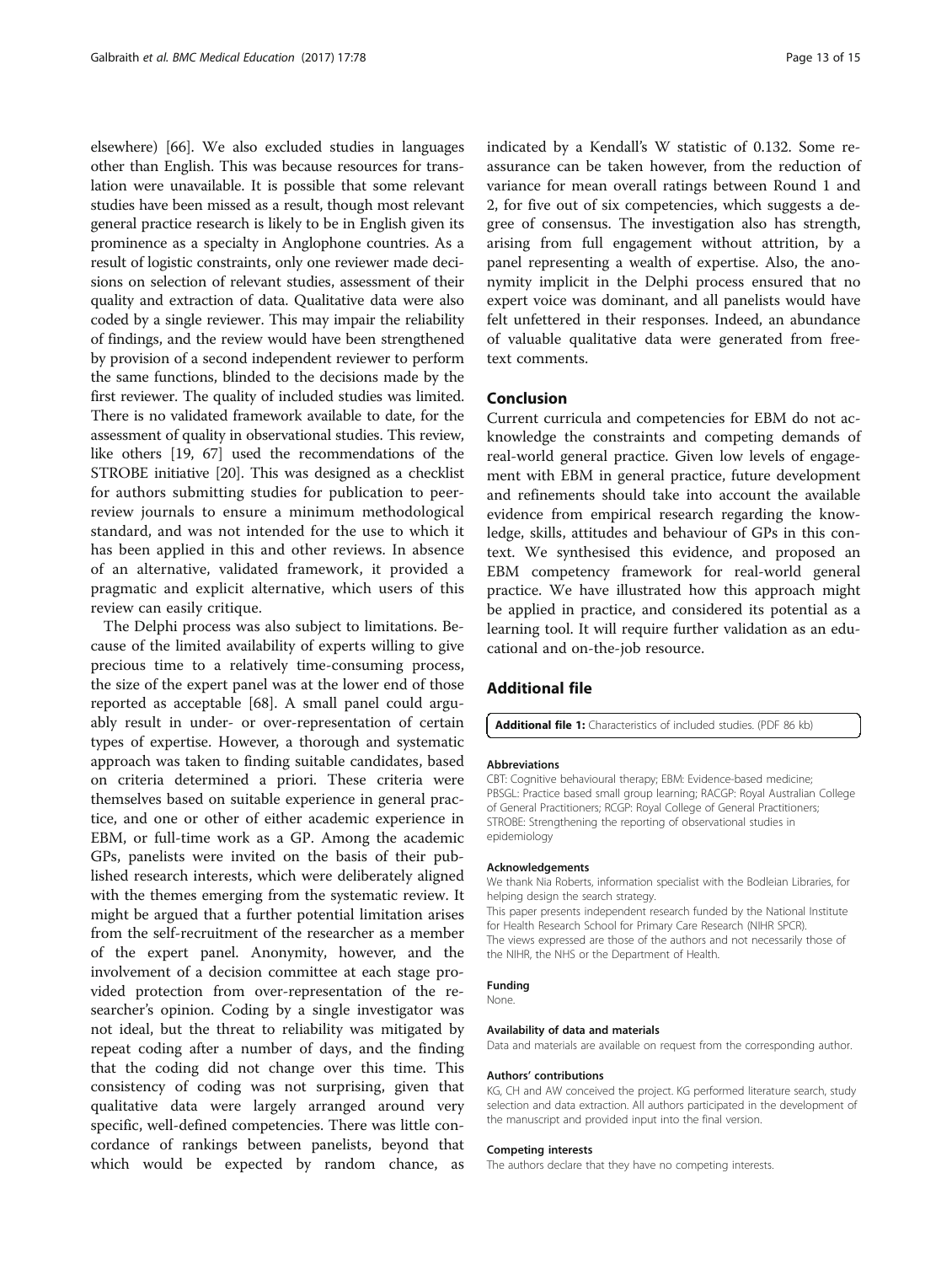#### <span id="page-13-0"></span>Consent for publication

Not applicable.

#### Ethics approval and consent to participate

Not applicable

#### Publisher's Note

Springer Nature remains neutral with regard to jurisdictional claims in published maps and institutional affiliations.

#### Received: 17 June 2016 Accepted: 26 April 2017 Published online: 03 May 2017

#### References

- 1. EBM Working Group. Evidence-based medicine. A new approach to teaching the practice of medicine. JAMA. 1992;268(17):2420–5.
- 2. Sackett DL, Rosenberg WM, Gray JA, Haynes RB, Richardson WS. Evidence based medicine: what it is and what it isn't. BMJ. 1996;312(7023):71–2.
- 3. Dawes M, Summerskill W, Glasziou P, Cartabellotta A, Martin J, Hopayian K, Porzsolt F, Burls A, Osborne J. Sicily statement on evidence-based practice. BMC Med Educ. 2005;5(1):1.
- 4. Royal College of general practitioners curriculum [http://www.rcgp.org.uk/ GP-training-and-exams/GP-curriculum-overview.aspx] Accessed 6 May 2016.
- 5. The RACGP curriculum for Australian general practice 2011 [http:// curriculum.racgp.org.au]. Accessed 27 July 2015.
- 6. ACGME program requirements for graduate medical education in family medicine [http://www.acgme.org/acgmeweb/]. Accessed 27 July 2015.
- 7. Defining competence for the purposes of certification by the College of Family Physicians of Canada: the evaluation objectives in family medicine. Report of the working group on the certification process [http://www.cfpc. ca/EvaluationObjectives/]. Accessed 27 July 2015.
- 8. Mears R, Sweeney K. A preliminary study of the decision-making process within general practice. Fam Pract. 2000;17(5):428–9.
- 9. Callen JL, Fennell K, McIntosh JH. Attitudes to, and use of, evidence-based medicine in two Sydney divisions of general practice. Aust J Prim Health. 2006;12(1):40–6.
- 10. McColl A, Smith H, White P, Field J. General practitioner's perceptions of the route to evidence based medicine: a questionnaire survey. BMJ. 1998; 316(7128):361–5.
- 11. Young JM, Ward JE. Evidence-based medicine in general practice: beliefs and barriers among Australian GPs. J Eval Clin Pract. 2001;7(2):201–10.
- 12. Trevena LJ, Irwig L, Isaacs A, Barratt A. GPs want tailored, user friendly evidence summaries–a cross sectional study in new South Wales. Aust Fam Physician. 2007;36(12):1065–9.
- 13. Barghouti F, Halaseh L, Said T, Mousa AH, Dabdoub A. Evidence-based medicine among Jordanian family physicians: awareness, attitude, and knowledge. Can Fam Physician. 2009;55(7):e6–13.
- 14. Taylor J, Wilkinson D, Blue IA, Dollard JT. Evidence-based rural general practice: barriers and solutions in South Australia. Rural Remote Health. 2002;2(1):116.
- 15. Upton D, Upton P. Knowledge and use of evidence-based practice of GPs and hospital doctors. J Eval Clin Pract. 2006;12(3):376–84.
- 16. McKenna HP, Ashton S, Keeney S. Barriers to evidence-based practice in primary care. J Adv Nurs. 2004;45(2):178–89.
- 17. Guyatt G. Evidence-based medicine. Ann Inter Med. 1991;114(ACP J Club. Suppl 1):A–16.
- 18. Handmark Inc: Oxford Dictionary and Thesaurus. In., Version 1.0.2 edn: Oxford University Press; 2007.
- 19. van Dijk N, Hooft L, Wieringa-de Waard M. What are the barriers to residents' practicing evidence-based medicine? A systematic review. Acad Med. 2010;85(7):1163–70.
- 20. von Elm E, Altman DG, Egger M, Pocock SJ, Gotzsche PC, Vandenbroucke JP. The Strengthening the reporting of observational studies in Epidemiology (STROBE) statement: guidelines for reporting observational studies. Lancet. 2007;370(9596):1453–7.
- 21. Giacomini MK, Cook DJ. Users' guides to the medical literature: XXIII. Qualitative research in health care a. Are the results of the study valid? Evidence-based medicine working group. JAMA. 2000;284(3):357–62.
- 22. Giacomini MK, Cook DJ. Users' guides to the medical literature: XXIII. Qualitative research in health care B. What are the results and how do they

help me care for my patients? Evidence-based medicine working group. JAMA. 2000;284(4):478–82.

- 23. Pedersen VH, Dagenais P, Lehoux P. Multi-source synthesis of data to inform health policy. Int J Technol Assess Health Care. 2011;27(3):238–46.
- 24. Thomas J, Harden A. Methods for the thematic synthesis of qualitative research in systematic reviews. BMC Med Res Methodol. 2008;8:45.
- 25. Knowles MS, Holton EF, Swanson RA. The adult learner: the definitive classic in adult education and human resource development. Burlington: Elsevier; 2005.
- 26. Hannes K, Leys M, Vermeire E, Aertgeerts B, Buntinx F, Depoorter A-M. Implementing evidence-based medicine in general practice: a focus group based study. BMC Fam Pract. 2005;6:37.
- 27. Tracy CS, Dantas GC, Upshur REG. Evidence-based medicine in primary care: qualitative study of family physicians. BMC Fam Pract. 2003;4:6.
- 28. Calderon C, Sola I, Rotaeche R, Marzo-Castillejo M, Louro-Gonzalez A, Carrillo R, Gonzalez AI, Alonso-Coello P. EBM in primary care: a qualitative multicenter study in Spain. BMC Fam Pract. 2011;12:84.
- 29. Adams J. General practitioners, complementary therapies and evidencebased medicine: the defence of clinical autonomy. Complement Ther Med. 2000;8(4):248–52.
- 30. Ely JW, Osheroff JA, Ebell MH, Chambliss ML, Vinson DC, Stevermer JJ, Pifer EA. Obstacles to answering doctors' questions about patient care with evidence: qualitative study. BMJ. 2002;324(7339):710.
- 31. Ford S, Schofield T, Hope T. Barriers to the evidence-based patient choice (EBPC) consultation. Patient Educ Couns. 2002;47(2):179–85.
- 32. Freeman AC, Sweeney K. Why general practitioners do not implement evidence: qualitative study. BMJ. 2001;323(7321):1100–2.
- 33. Hall LA, Eccles M. Listening to clinicians: using a qualitative approach to explore factors which influence the uptake of new evidence by health care professionals: University of Newcastle upon Tyne, Centre for Health Services Research; 1999.
- 34. Lipman T. The doctor, his patient, and the computerized evidence-based guideline. J Eval Clin Pract. 2004;10(2):163–76.
- Mayer J, Piterman L. The attitudes of Australian GPs to evidence-based medicine: a focus group study. Fam Pract. 1999;16(6):627–32.
- 36. Patterson JV, Stewart-Brown SL. What are general practitioners' attitudes towards evidence-based medicine, and are these changing? J Clin Excell. 1999;1(1):27–34.
- 37. Putnam W, Twohig PL, Burge FI, Jackson LA, Cox JL. A qualitative study of evidence in primary care: what the practitioners are saying. Can Med Assoc J. 2002;166(12):1525–30.
- 38. Rohrbacher R, Marx P, Schaufler T, Schneider H. Patient-based medicine: aligning patients' perspectives on disease and treatment with evidencebased medicine criteria. Journal of Public Health. 2009;17(3):167–76.
- 39. Short D, Frischer M, Bashford J, Ashcroft D. Why are eligible patients not prescribed aspirin in primary care? A qualitative study indicating measures for improvement. BMC Fam Pract. 2003;4:9.
- 40. Skoglund I, Segesten K, Bjorkelund C. GPs' thoughts on prescribing medication and evidence-based knowledge: the benefit aspect is a strong motivator. A descriptive focus group study. Scand J Prim Health Care. 2007;25(2):98–104.
- 41. Summerskill WSM, Pope C. 'I saw the panic rise in her eyes, and evidencebased medicine went out of the door.' an exploratory qualitative study of the barriers to secondary prevention in the management of coronary heart disease. Fam Pract. 2002;19(6):605–10.
- 42. Ford S, Schofield T, Hope T. What are the ingredients for a successful evidence-based patient choice consultation?: a qualitative study. Soc Sci Med. 2003;56(3):589–602.
- 43. Tracy CS, Dantas GC, Moineddin R, Upshur RE. Contextual factors in clinical decision making: national survey of Canadian family physicians. Canadian family physician Medecin de famille canadien. 2005;51:1106–7.
- 44. Kahveci R, Meads C. Is primary care evidence-based in Turkey? A cross-sectional survey of 375 primary care physicians. J Evid Based Med. 2009;2(4):242–51.
- 45. Armstrong D. Clinical autonomy, individual and collective: the problem of changing doctors' behaviour. Soc Sci Med. 2002;55(10):1771–7.
- 46. Gabbay J, le May A. Evidence based guidelines or collectively constructed "mindlines?" ethnographic study of knowledge management in primary care. BMJ. 2004;329(7473):1013.
- 47. Lorenz KA, Ryan GW, Morton SC, Chan KS, Wang S, Shekelle PG. A qualitative examination of primary care providers' and physician managers' uses and views of research evidence. Int J Qual Health Care. 2005;17(5):409–14.
- 48. Glasziou P, Del Mar C, Salisbury J. Evidence-based practice workbook. 2nd ed. Oxford: Blackwell; 2007.